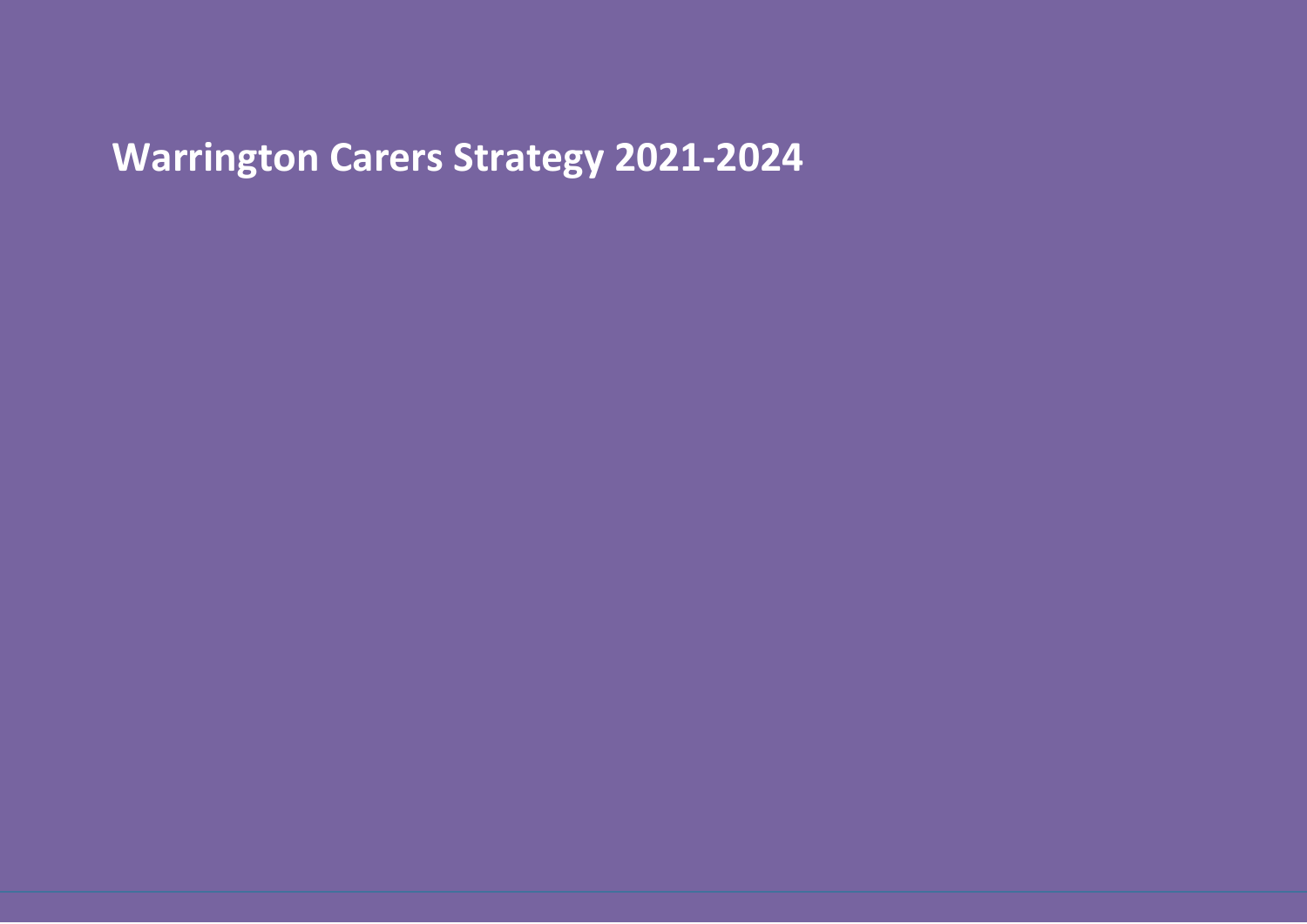### **Foreword**

Our carers are so often the unsung heroes in our communities, who are providing valuable and essential support to some of our most vulnerable people who need help the most.

The priorities detailed in our Carers Strategy 2021-2024 are focused on us achieving the best possible outcomes for our carers, based on their feedback and shaped around their needs.

We want to make sure our carers have access to services that support their physical and mental health and wellbeing, and we also want to ensure we give our carers opportunities to thrive despite them giving their own time selflessly to care for others.

Ultimately, this strategy will shape our approach to offering more support, in new and different ways, to our carers. It will also act as a vehicle through which we can recognise and celebrate the immense impact that our carers have across Warrington.

As we come out of the coronavirus pandemic with our minds firmly set on 'recovery', we need to ensure that we have the right support, in the right places and accessible at the right times, for all of our carers.

We will continue to be so grateful to our community of carers in our town. This strategy reflects our ongoing commitment to providing our carers with the very best level of support we can."

#### **Cllr Paul Warburton**

**Cabinet member, statutory health and adult social care**

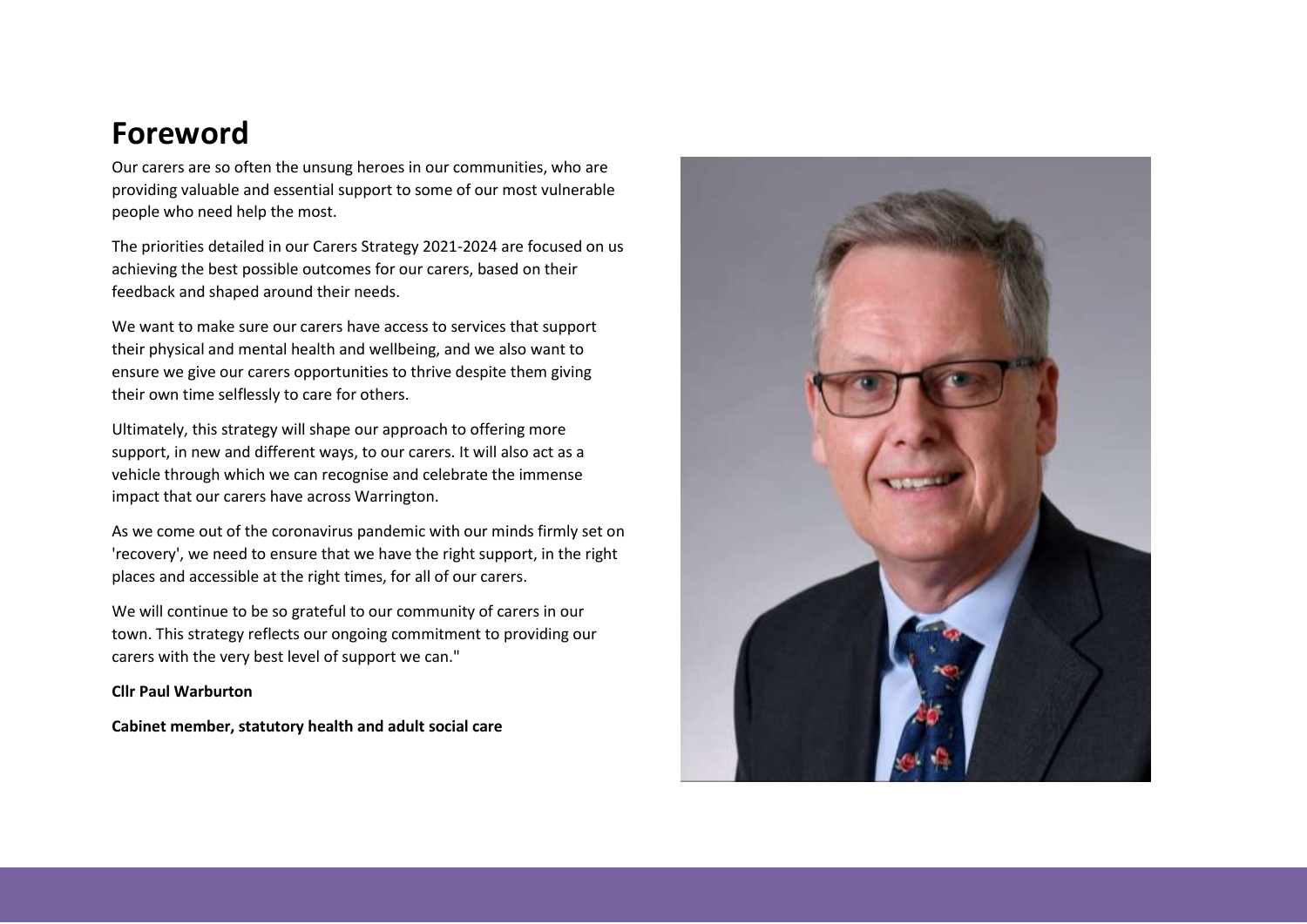## **Introduction**

 $\overline{a}$ 

The 2021-2024 Carers Strategy sets out our commitment to carers and describes how Warrington's Carers Partnership Board will support carers of all ages during 2021-2024.

The strategy covers young carers, young adult carers, adult carers and parent carer<sup>1</sup>. It sets out how we respond to our responsibilities and duties to carers. This strategy has been produced in close collaboration with carers of all ages to ensure that their voice is heard and that their priorities become our priorities. In particular, we have recognised the additional burden placed on carers during the 2020-21 pandemic and our action plan reflects the ways in which we will meet needs in a supportive and sustainable manner.

A carer is someone who spends a significant proportion of their life providing unpaid support to family or friends. This could be caring for a relative, partner or friend who is ill, frail, disabled or has mental health or substance misuse issues. A young carer is a child or young person aged 18 years or under who helps to look after a family member who has a disability, mental health condition, illness or a substance misuse problem.

The Warrington Carers Partnership Board has a strategic role in overseeing the development, joint commissioning and

implementation of services for people who are unpaid carers irrespective of their age. The purpose of the Carers Partnership Board is to promote the interests and wellbeing of carers by:

- Promoting a culture where carers are expert partners in care and where the needs of carers are considered by all statutory, third sector and independent organisations in planning and delivering services.
- Supporting and promoting the involvement of carers in the design and commissioning, redesign and delivery of services.
- Overseeing the implementation of Board action plans derived from national and local carers priorities.
- Directing and supporting the work of Board subgroups formed to deliver objectives set by the board.

Membership is made up of representatives from key agencies and a third of the members are carer representatives. The Carers Partnership Board reports to the Council's Health and Wellbeing Board which is the strategic joint commissioning board for all health and social care. For more information about the Carers Partnership Board, visit [warrington.gov.uk/carers](http://www.warrington.gov.uk/carers)

disability (permanent or temporary), suffer with a mental health condition, or have alcohol or substance misuse problems."

<sup>&</sup>lt;sup>1</sup> For the purposes of clarity a parent carer is someone who provides support to children with additional needs, including grown up children, who could not manage without their help. The child/adult could have a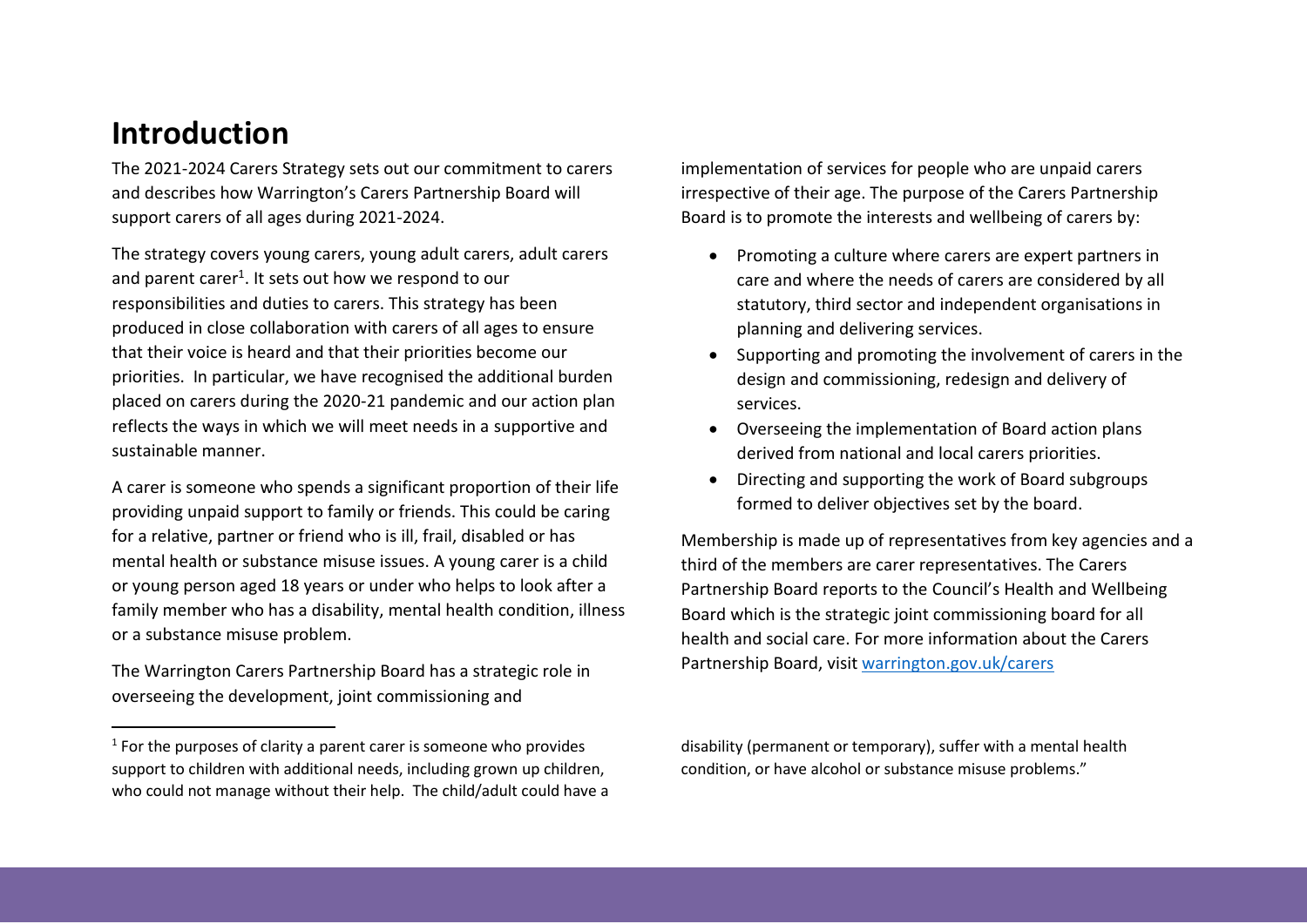### **The National Picture**

Since the publication of the previous Carers Strategy in 2012, there have been changes to legislation with the introduction of the Care Act 2014 and The Children and Families Act 2014. Care Act legislation introduced in April 2015 was designed to improve the support for carers and put them on the same footing as the people they care for. The legislation specifies that councils have a legal duty to meet eligible needs for carers following an assessment.

### **The Care Act 2014**

Under the Care Act, local authorities have new functions. This is to make sure that residents are able to:

- Access services that prevent their care needs from becoming more serious, or delay the impact of their needs
- Get the information and advice they need to make good decisions about care and support
- Receive a range of provision of high quality, appropriate services to choose from.

This means local authorities now have a responsibility to assess a carer's need for support. These assessments will look at the carer's needs, consider the impact caring has on the carer and what is it the carer wants to achieve in their own life. It is possible for a joint assessment to be done with both the carer and the person they care for. Further information can be found in the government factsheets on the Care Act 2014.

### **The Children and Families Act 2014**

The Children and Families Act 2014 gives young carers and parent carers similar rights to assessment as other carers have under the Care Act. The regulations set out in the act require local authorities to consider the family needs of the person being cared for. For example, this could be via an assessment of a young person to ensure they are not undertaking an inappropriate caring role, or assessing whether a parent is able to fulfil their own parental responsibilities. Further information about the Children and Families Act 2014 can be found at legislation.gov.uk.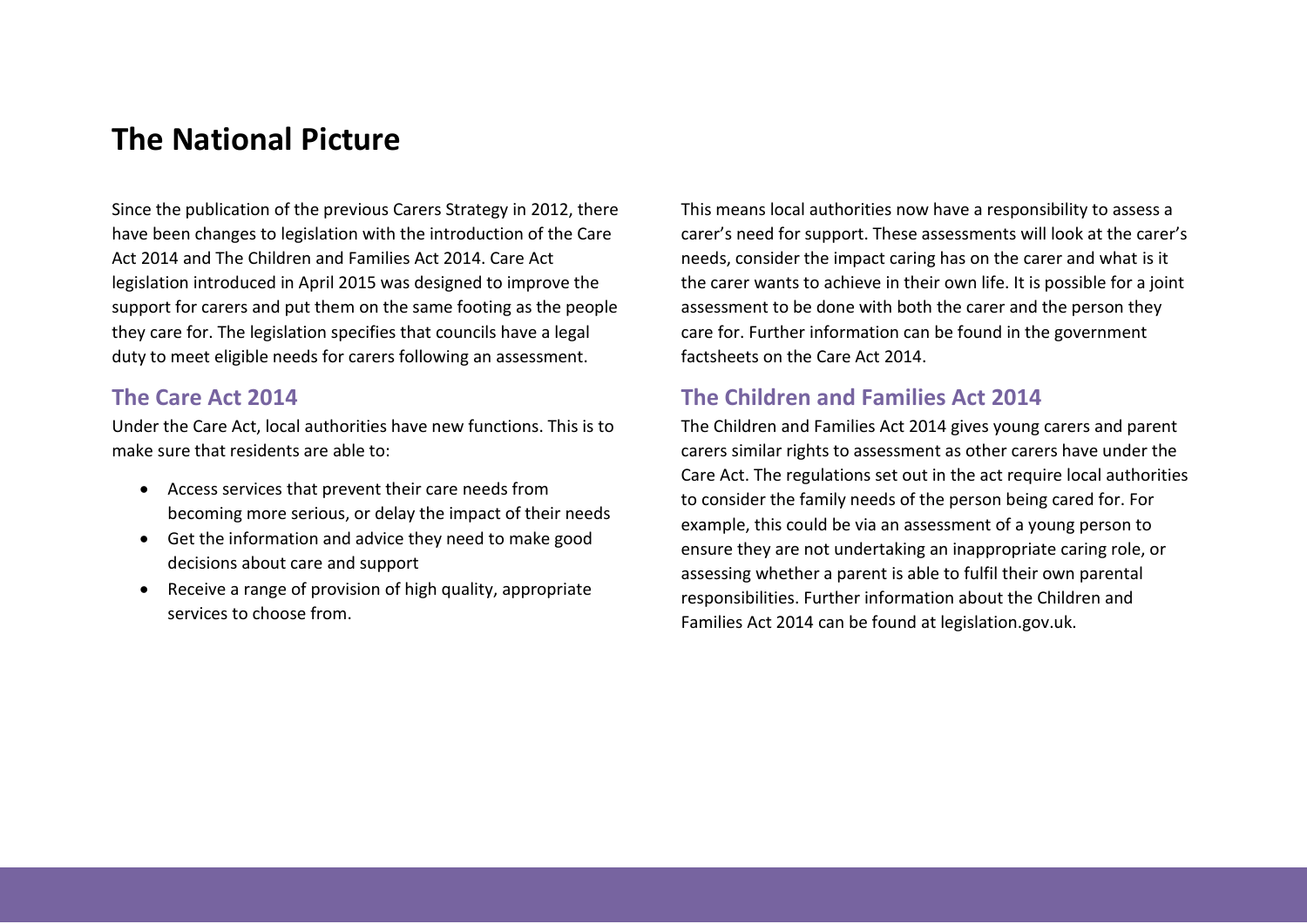## **The Local Picture**

Warrington Borough Council conducts an annual survey of carers. Here are some of the key messages from our last survey:

- **23.8%** of carers said they had been caring for **over 5 years but less than 10 years, 21.4%** of carers said they had been caring for **20 years or more** and the majority of carers **(27.4%)** indicated they spent **100 hours or more per week** looking after or helping the person they cared for
- **33%** of carers indicated they had a long standing illness themselves and **23.6%** said they had a physical impairment or disability **41.2%**  indicated they had no impairment or disability.
- **70%** of carers always/usually felt involved or consulted in the cared for persons care
- **21.4%** of carers said they **were not in paid employment because of their caring responsibilities**
- **37.6%** of carers said they had **felt depressed** and **45%** of carers said they had **general feeling of stress** due to their caring role.
- **43.8%** of carers said they had **as much contact as they wanted with people they like**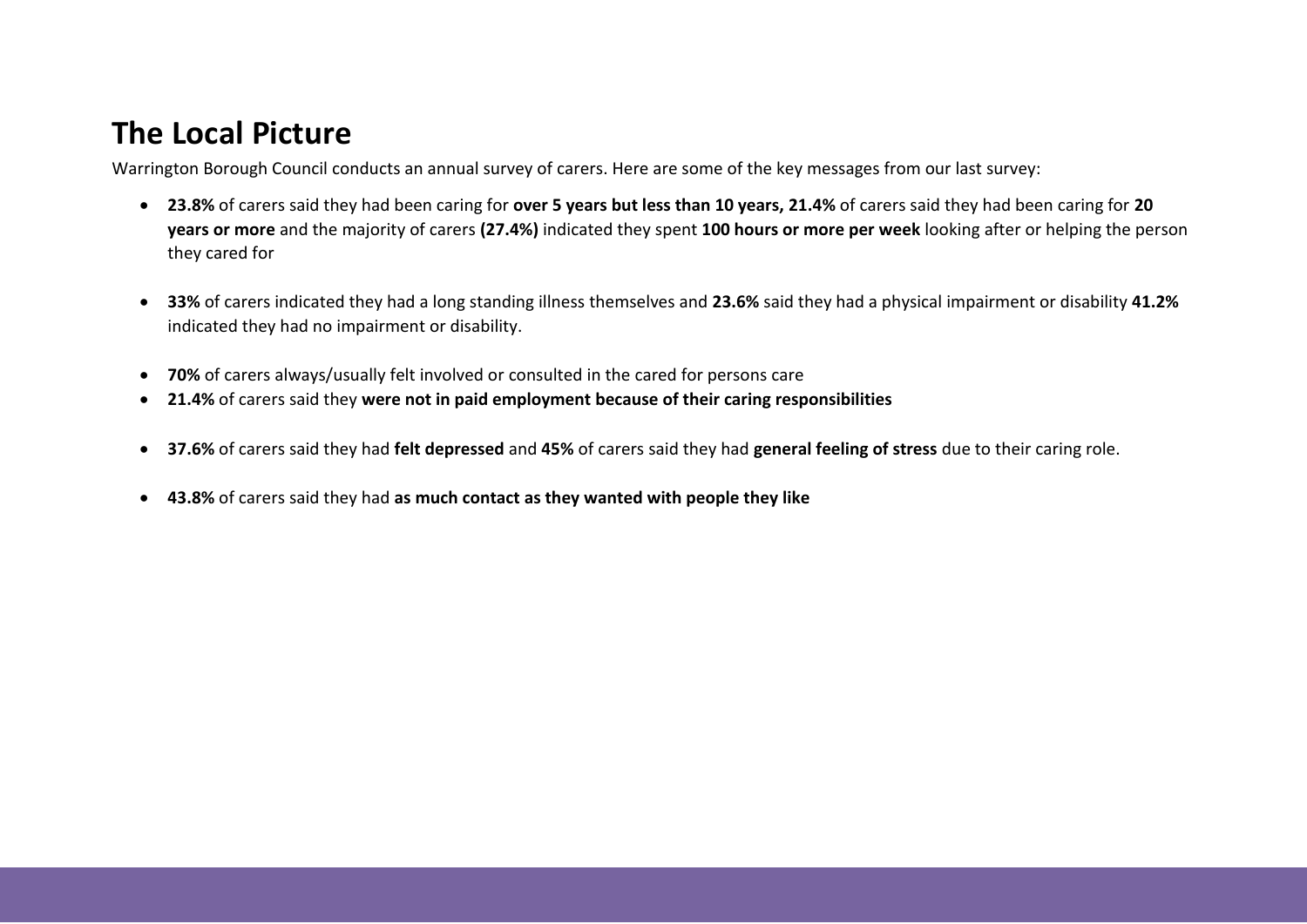## **Carers Strategy 2021-24**

The Carers Strategy 2021-2024 has been developed based on inputs and feedback from a wide range of stakeholders including:

- young carers, young adult carers, parent carers and adult carers,
- services and professionals within and outside of Warrington
- experts who have reviewed the findings from key national surveys and guidance from best practice
- and people who have shared learning from the experience of Covid 19.

It identifies the vison for carers, the outcomes we hope to achieve and the priority areas for 2021-2024. Improvements for each priority area are outlined in an action plan which will be refined and delivered by people and services working together under the steer of the Carers Partnership Board.

### **Our vision is:**

'To recognise, value and support every carer in Warrington'

### **The Carers Partnership Board has identified the following eight priorities to be the focus for 2021-24:**

Our aims are to ensure that all carers in Warrington:

are valued, respected and their rights promoted (have a voice)

- are identified by health, social care, employers and schools (as appropriate)
- have opportunities to meet and support each other (safe dpace)
- receive care and support to stay mentally and physically well
- (access to specialist counselling support)
- get the chance to take a break from their caring responsibilities (access to flexible support/services)
- are acknowledged /supported to have a life outside of caring
- are identified and supported in primary care and hospital discharge (joined up/integrated service)
- have the right to be supported if they decide to stop caring or their caring role ends
- can access a carer's portal containing all information advice and support available.
- have a say in how carers services are developed in Warrington (to be included and invited to take part, to be heard in designing the services)
- are supported to learn, develop and grow (with education, training and advice)
- are protected from harm (and helped before before 'burnout')
- receive timely financial advice and support to prevent hardship as a result of their caring role (emergency payments when required)**.**

**We have developed an action plan to help us deliver our aims.**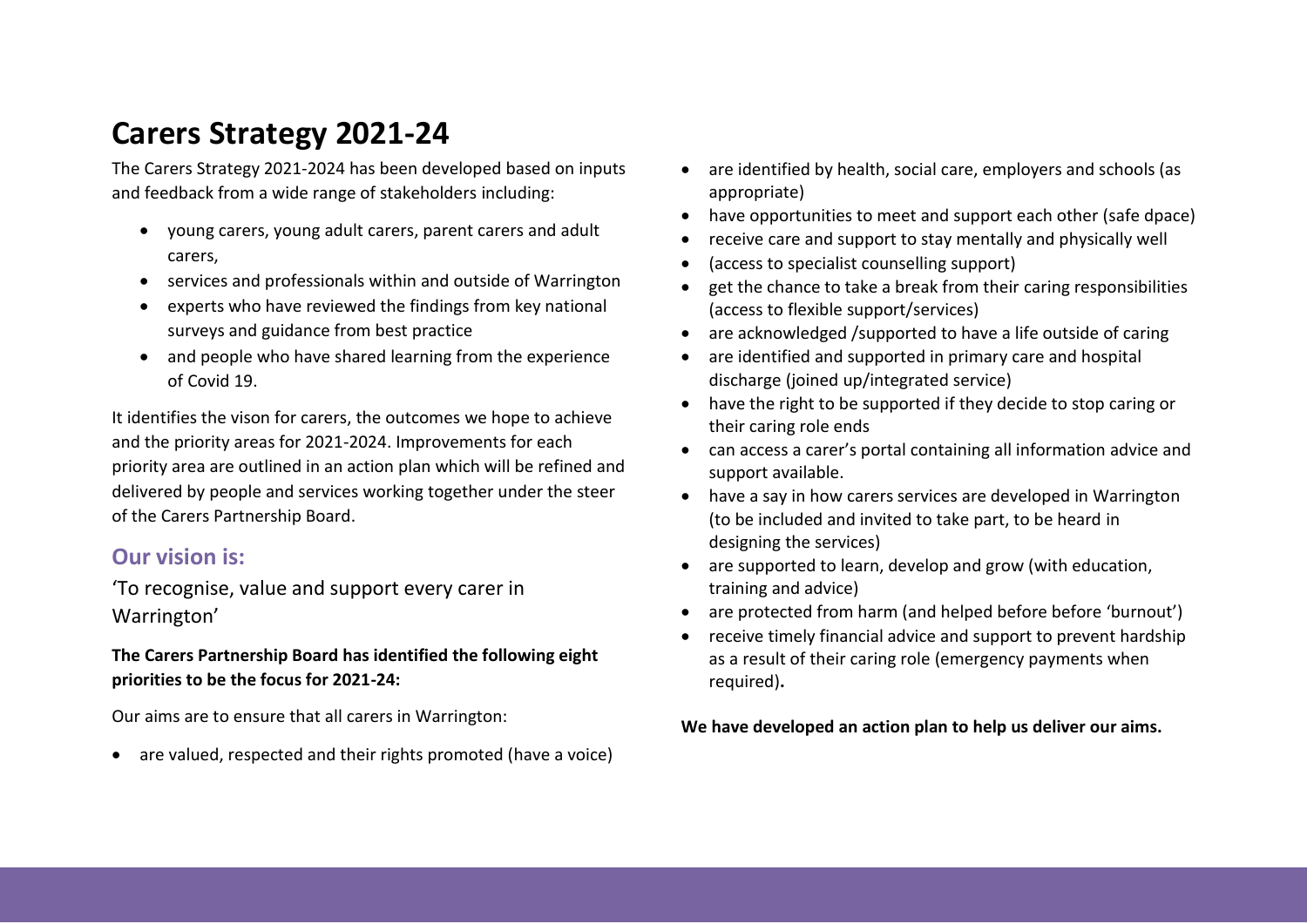## **Action Plan**

 $\overline{\phantom{a}}$ 

| <b>Warrington Carers Strategy: Strategic Priorities 2021-2024</b>                                                                                                                                                                                                                                                                 |                                                                                                                         |                                                                                                             |
|-----------------------------------------------------------------------------------------------------------------------------------------------------------------------------------------------------------------------------------------------------------------------------------------------------------------------------------|-------------------------------------------------------------------------------------------------------------------------|-------------------------------------------------------------------------------------------------------------|
| Improved physical and mental health and well-being for young carers, young adult carers and adult carers (including parent carers).<br>1.                                                                                                                                                                                         |                                                                                                                         |                                                                                                             |
| What issue is this priority addressing?                                                                                                                                                                                                                                                                                           | How might this priority be<br>delivered?                                                                                | What are the<br>potential/possible measures<br>of success?                                                  |
| Carers can experience significant physical and mental health<br>problems, independently of caring and sometimes because of the<br>impact of caring. Young Minds conducted a survey in April 2020<br>which revealed that 83% of respondents felt that the Covid-19<br>pandemic was making their mental health worse, and among the | Increased information and<br>$\bullet$<br>support re practising self-care<br>and the 5 ways to wellbeing for<br>carers. | Service (Covid 19 support,<br>$\bullet$<br>counselling and social<br>prescribing)<br>implementation.        |
| respondents who were accessing mental health support in the lead-<br>up to the crisis, 26% said that they were no longer able to do so.                                                                                                                                                                                           | Access to support with Covid-19<br>safety measures (PPE,<br>vaccination etc.) to be provided                            | Year 3 improvement in the<br>$\bullet$<br><b>National Adult Social Care</b><br><b>Outcomes Framework 1D</b> |
| Carers UK conducted a survey in October 2020 which revealed that<br>58% of carer respondents felt more stressed than before because of                                                                                                                                                                                            | for carers.                                                                                                             | Indicator (Carer Reported<br>Quality of Life). Obtained                                                     |
| the impacts of Covid-19 and 50% said that the experience of Covid-<br>19 had had a negative impact on their health and well-being<br>including the ability to take any kind of break. 74% of respondents                                                                                                                          | Access to counselling services for<br>young carers and young adult<br>carers to be put in place (and                    | from the annual carers<br>survey.                                                                           |
| reported feeling more exhausted than normal, 65% of respondents<br>reported neglecting their own health needs and over 33% described<br>delaying their own treatment for health conditions <sup>2</sup> .                                                                                                                         | access for adult carers to be<br>maintained).                                                                           | Pathway to enable all<br>$\bullet$<br>identified adult carers to<br>be referred (as appropriate             |
| The experience described in these surveys is corroborated by<br>feedback from young carers, young adult carers and adult carers in                                                                                                                                                                                                | Access to Social Prescribing (all<br>$\bullet$<br>carers over the age of 18 can be<br>referred to the Wellbeing Service | and with agreement) to the<br>Wellbeing Service.                                                            |

<sup>&</sup>lt;sup>2</sup> https://www.carersuk.org/news-and-campaigns/campaigns/caring-behind-closed-doors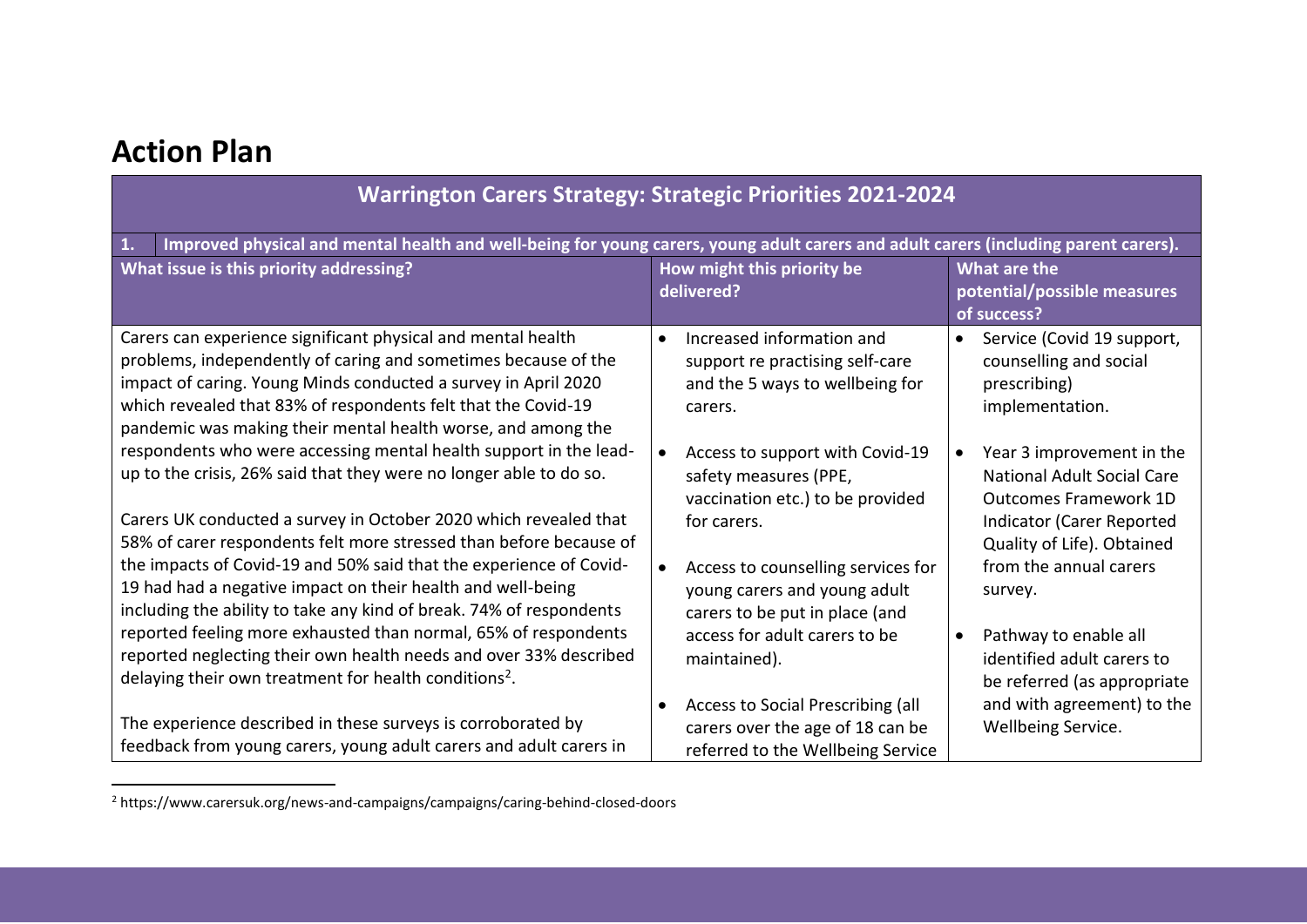| Warrington who, in engagement work in 2021, described increased<br>issues with loneliness, isolation and stress.<br>The Warrington system must focus on improving the health and<br>well-being of carers.                                                                                                                                                                                                                                                                                                                                                                                                                                                                                                                                                                     | for social prescribing/wellbeing<br>support).<br>A multi-agency commitment to<br>$\bullet$<br>ensuring safeguarding principles<br>for young carers, young adult<br>carers, adult carers and parent<br>carers to be made evident across<br>organisations.                                                               | Recommendations from<br>$\bullet$<br>the Warrington<br><b>Safeguarding Adults Board</b><br><b>Carer Strain Audit</b><br>addressed.                                                                                                                                  |  |
|-------------------------------------------------------------------------------------------------------------------------------------------------------------------------------------------------------------------------------------------------------------------------------------------------------------------------------------------------------------------------------------------------------------------------------------------------------------------------------------------------------------------------------------------------------------------------------------------------------------------------------------------------------------------------------------------------------------------------------------------------------------------------------|------------------------------------------------------------------------------------------------------------------------------------------------------------------------------------------------------------------------------------------------------------------------------------------------------------------------|---------------------------------------------------------------------------------------------------------------------------------------------------------------------------------------------------------------------------------------------------------------------|--|
| Targeted and committed work in and by health services to improve awareness and understanding about the role of carers and<br>2.<br>enhance the support offered to young carers, young adult carers and adult carers (including parent carers), consistently across health<br>services.                                                                                                                                                                                                                                                                                                                                                                                                                                                                                        |                                                                                                                                                                                                                                                                                                                        |                                                                                                                                                                                                                                                                     |  |
| What issue is this priority addressing?                                                                                                                                                                                                                                                                                                                                                                                                                                                                                                                                                                                                                                                                                                                                       | How might this priority be<br>delivered?                                                                                                                                                                                                                                                                               | What are the<br>potential/possible measures<br>of success?                                                                                                                                                                                                          |  |
| The 2018-2021 Warrington Carers Strategy identified a priority to<br>improve support to carers in primary care and hospital discharge.<br>Progress has been made against this priority with good practice in<br>some specific services, settings or places (e.g. support within out-<br>patient services to schedule carer sensitive hospital appointments<br>(around caring/school/work commitments or involving carers),<br>assistance with virtual visiting during COVID-19, assistance from<br>PALS, proactive direct healthcare provision by some GP's identifying<br>carers with health needs and prioritising carers needs etc.)<br>However, more needs to be done, with conviction and pace, to<br>ensure that best practice is promoted and shared and the disparity | Key health partners to provide<br>$\bullet$<br>their statement of intent<br>regarding their contribution to<br>the carers agenda and priority<br>improvements for carers.<br>Health partners to share best<br>practice from services who are<br>doing great work with carers,<br>with the Carers Partnership<br>Board. | Partner intentions received<br>$\bullet$<br>and supported by the<br>Board (annually).<br>Quarterly progress reports<br>received by the Board from<br>health partners.<br>Implementation of the<br><b>Carer Flagging System</b><br>within agreed health<br>settings. |  |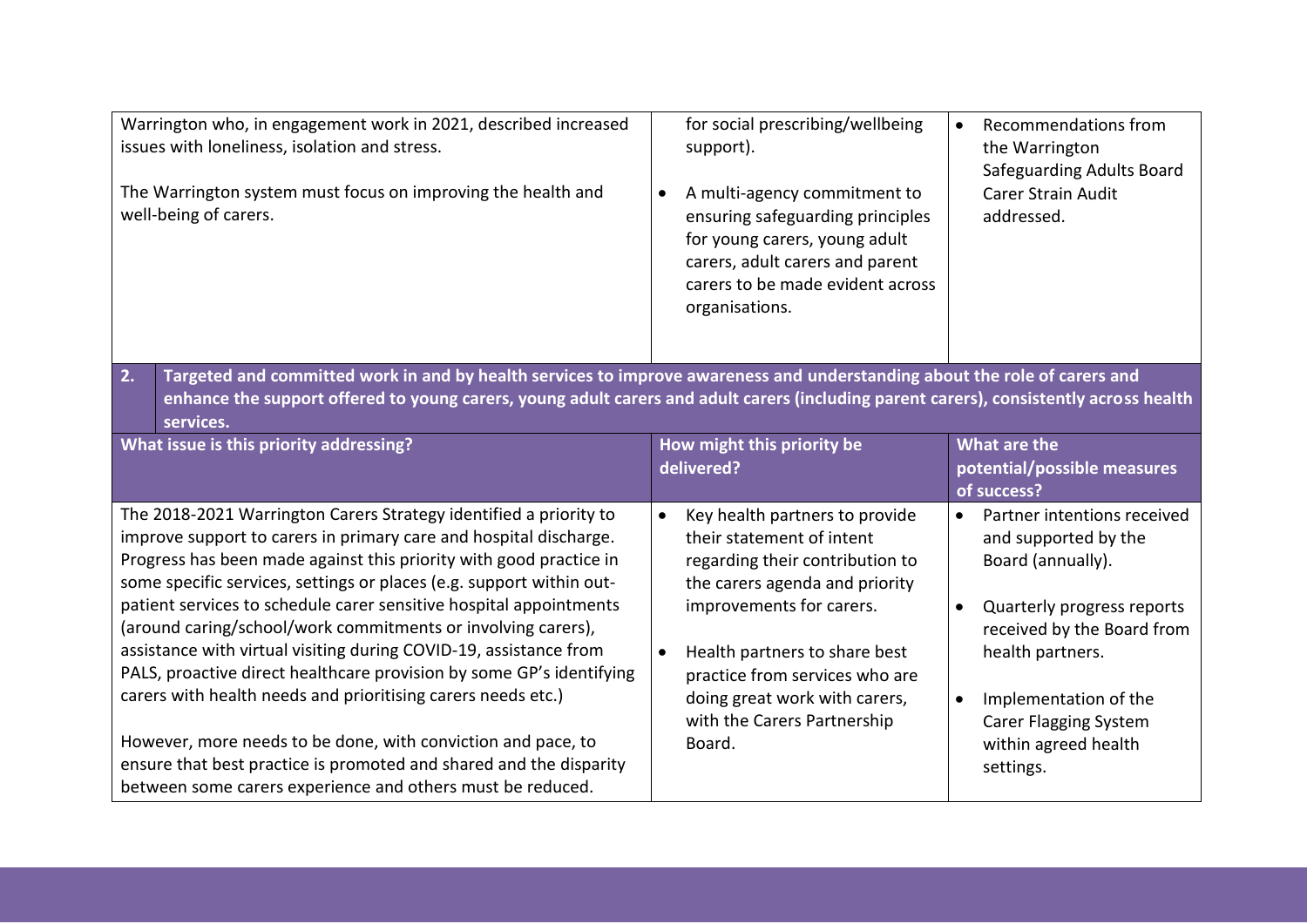| Engagement from health partners in the carers agenda needs to<br>increase so that carer well-being is acknowledged as important to<br>all. Action in this area is critical if we are to address the health<br>burden experienced by many carers as a result of additional stresses<br>and pressures from the last year.                                                                                                                                                                                                                                                      | Health partners to understand<br>$\bullet$<br>where improvements need to be<br>made to meet good practice<br>standards and to have<br>development plans in place.<br>Health partners to implement a<br>Borough wide flagging system for<br>young carers, young adult carers<br>and adult carers, on medical<br>notes, to help with improved<br>identification, communication<br>and better service<br>responsiveness. | Positive feedback from<br>$\bullet$<br>carers (the Board to work<br>with Healthwatch to<br>initiate processes for<br>feedback).                                                    |
|------------------------------------------------------------------------------------------------------------------------------------------------------------------------------------------------------------------------------------------------------------------------------------------------------------------------------------------------------------------------------------------------------------------------------------------------------------------------------------------------------------------------------------------------------------------------------|-----------------------------------------------------------------------------------------------------------------------------------------------------------------------------------------------------------------------------------------------------------------------------------------------------------------------------------------------------------------------------------------------------------------------|------------------------------------------------------------------------------------------------------------------------------------------------------------------------------------|
| 3.<br>Joint planning by services that specifically support carers to reshape the service offer to young carers, young adult carers and adult<br>carers (including parent carers) and address any gaps and or duplication in provision/support.                                                                                                                                                                                                                                                                                                                               |                                                                                                                                                                                                                                                                                                                                                                                                                       |                                                                                                                                                                                    |
| What issue is this priority addressing?                                                                                                                                                                                                                                                                                                                                                                                                                                                                                                                                      | How might this priority be<br>delivered?                                                                                                                                                                                                                                                                                                                                                                              | <b>What are the</b><br>potential/possible measures<br>of success?                                                                                                                  |
| Feedback from carers in Warrington obtained in January 2021<br>highlights that Warrington services (WIRED, the Council, the Carers<br>Trust etc) provide a good level of support to carers through<br>information, advice, 1:1s and group sessions. However, some carers<br>(and some professionals) have described not knowing which service<br>provides what support for carers and therefore how to know who to<br>approach for what.<br>Additionally, carers have also identified gaps in support. Young<br>Carers wish schools to give more support and show empathy to | Providers to collaborate with<br>$\bullet$<br>each other and engage with<br>existing community<br>assets/voluntary sector groups<br>that have mobilised during the<br>pandemic to support carers, to<br>avoid duplication of services.<br>Providers and partners to<br>collectively map the existing offer<br>to carers from each service.                                                                            | Agreed service model<br>$\bullet$<br>developed and endorsed<br>by stakeholders and the<br>Board.<br>Carers pathways developed<br>and endorsed by<br>stakeholders and the<br>Board. |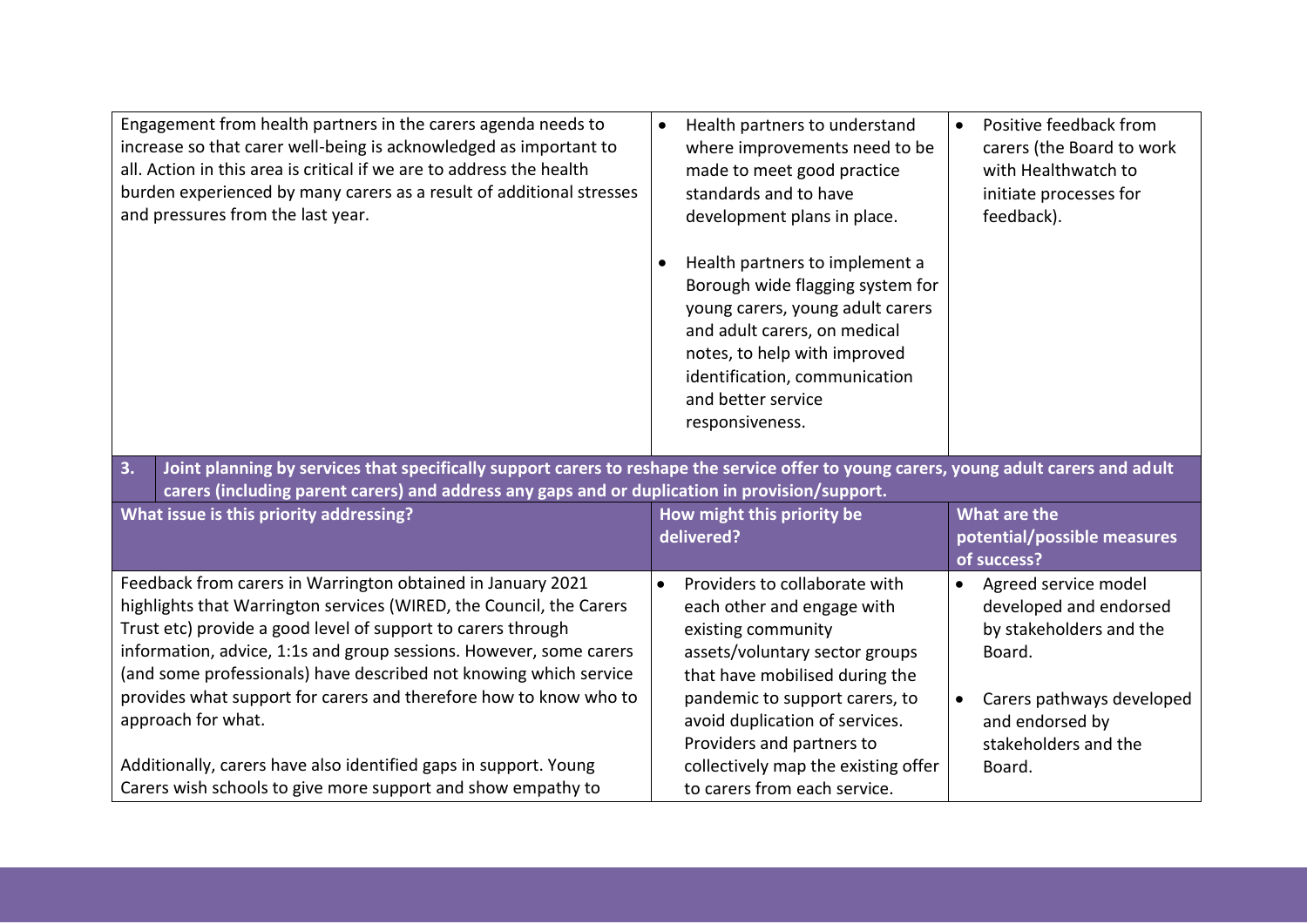| Young Carers. Adult and working carers and carers seeking to gain<br>paid work or access to learning want more support to access and<br>undertake work, education, learning alongside specific caring<br>responsibilities and some carers want more carer specific training<br>and support with particular issues e.g. coping with aggression or<br>managing bereavement, with getting good quality financial advice,<br>especially young carers who need more help with navigating<br>benefits in their family, and supporting carers with self-sustaining<br>means of support.<br>A coherent service model for carers needs to be agreed between all<br>service providers and with carers so that the maximum leverage and<br>benefit can be obtained from the services currently on offer. | Providers to work with local<br>$\bullet$<br>stakeholders 'critical friends' to<br>develop a joint service model for<br>supporting carers, addressing<br>unnecessary duplication,<br>plugging service gaps and<br>addressing carer feedback with<br>creative and meaningful<br>solutions.<br>Providers to agree the new<br>service model with stakeholders<br>and develop and agree four joint<br>carer pathways:<br>$\triangleright$ Young Carers<br><b>Young Adult Carers</b><br><b>Adult Carers</b><br>➤<br><b>Parent Carers</b> | Year 3 improvement in the<br><b>National Adult Social Care</b><br><b>Outcomes Framework</b><br>Indicators 3B (Carer<br>Reported Satisfaction with<br>Social Services) and 3D2<br>Indicator (Carer Reported<br>Access to Information).<br>Obtained from the annual<br>carers survey. |  |
|-----------------------------------------------------------------------------------------------------------------------------------------------------------------------------------------------------------------------------------------------------------------------------------------------------------------------------------------------------------------------------------------------------------------------------------------------------------------------------------------------------------------------------------------------------------------------------------------------------------------------------------------------------------------------------------------------------------------------------------------------------------------------------------------------|-------------------------------------------------------------------------------------------------------------------------------------------------------------------------------------------------------------------------------------------------------------------------------------------------------------------------------------------------------------------------------------------------------------------------------------------------------------------------------------------------------------------------------------|-------------------------------------------------------------------------------------------------------------------------------------------------------------------------------------------------------------------------------------------------------------------------------------|--|
| 4.<br>More professional education across settings (schools, social care, health, employers) about young carers, young adult carers and<br>adult carers (including parent carers).                                                                                                                                                                                                                                                                                                                                                                                                                                                                                                                                                                                                             |                                                                                                                                                                                                                                                                                                                                                                                                                                                                                                                                     |                                                                                                                                                                                                                                                                                     |  |
| What issue is this priority addressing?                                                                                                                                                                                                                                                                                                                                                                                                                                                                                                                                                                                                                                                                                                                                                       | How might this priority be<br>delivered?                                                                                                                                                                                                                                                                                                                                                                                                                                                                                            | What are the<br>potential/possible measures<br>of success?                                                                                                                                                                                                                          |  |
| According to the 2011 census approximately 21,000 people in<br>Warrington will be undertaking an unpaid caring role. Services in<br>Warrington are in contact with less than 3000 carers in total at any<br>one time. This means that lots of carers are providing their support<br>without the recognition and help of services (they are known as                                                                                                                                                                                                                                                                                                                                                                                                                                           | Education and training plan (to<br>$\bullet$<br>help with carer recognition) to be<br>developed by the Board and with<br>stakeholders.                                                                                                                                                                                                                                                                                                                                                                                              | Increased engagement of<br>schools, health, social<br>care, and employers                                                                                                                                                                                                           |  |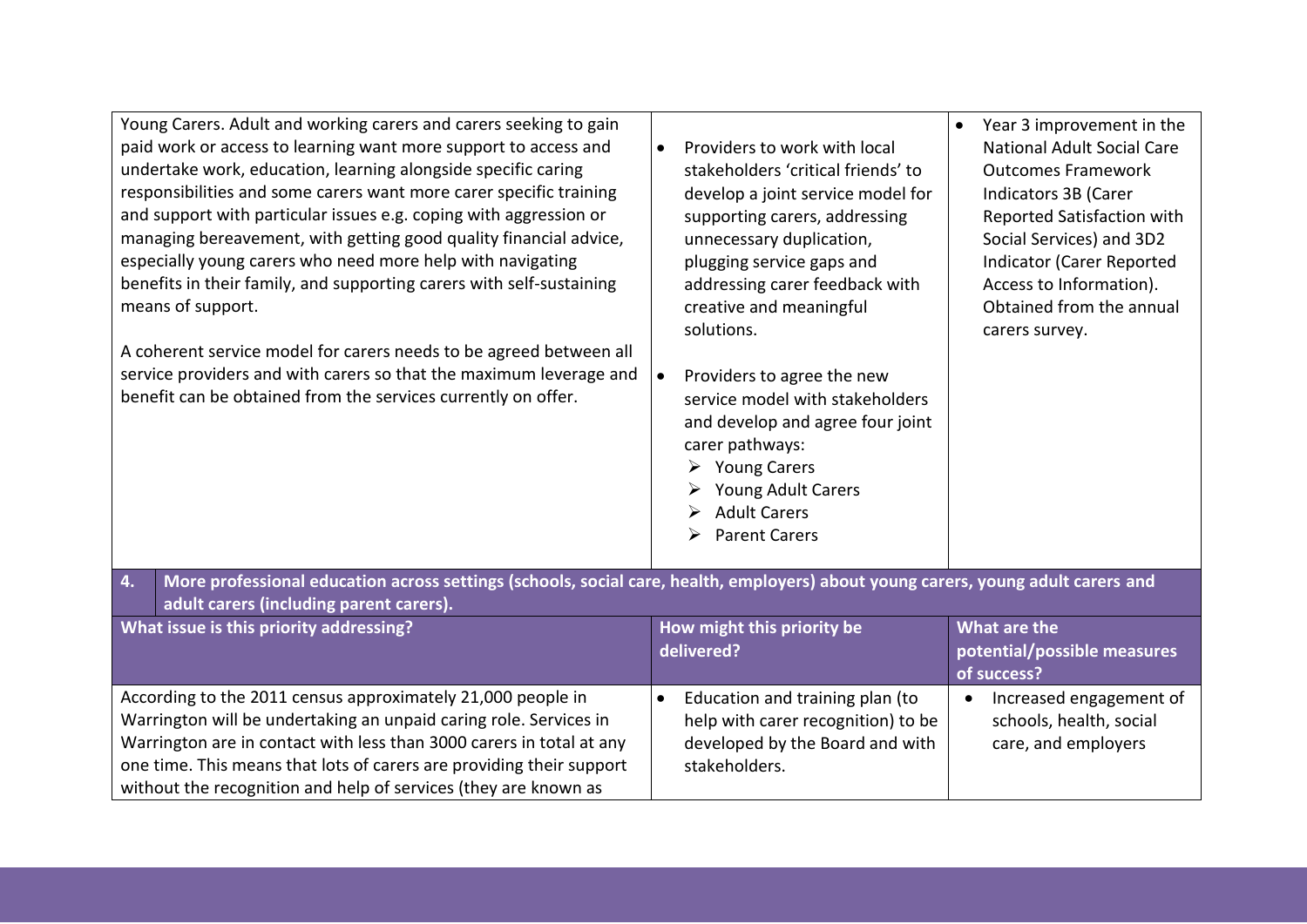| 'hidden carers'). Not all carers need or want services to support<br>them but recognising when a carer is under stress or might benefit<br>from some support can provide a lifeline for some.                                                                                                                                                                                                                                                                                                                                                                                                                                                                                                                                                                                                              | Increased numbers of<br>Education and training sessions<br>$\bullet$<br>$\bullet$<br>to be delivered within identified<br>newly identified young<br>and adult carers<br>organisations.                                                                                                                                                                                                                                          |
|------------------------------------------------------------------------------------------------------------------------------------------------------------------------------------------------------------------------------------------------------------------------------------------------------------------------------------------------------------------------------------------------------------------------------------------------------------------------------------------------------------------------------------------------------------------------------------------------------------------------------------------------------------------------------------------------------------------------------------------------------------------------------------------------------------|---------------------------------------------------------------------------------------------------------------------------------------------------------------------------------------------------------------------------------------------------------------------------------------------------------------------------------------------------------------------------------------------------------------------------------|
| According to a Carers UK survey, 24% of carers who responded took<br>over 5 years to identify as a carer, and 9% took over 10 years. The<br>longer it takes to recognise a carer the more likely it is that carers<br>will struggle in the absence of support that could help. 91% of<br>carers surveyed told Carers UK that they missed out on financial or<br>practical support (or both) as a result of not identifying as a carer.<br>50% said that missing out on support had an impact on their physical<br>health, 78% suffered from stress and anxiety as a result of missing<br>out on support; 61% said missing out on support put a strain on their<br>relationships with friends and family and 52% said missing out on<br>support impacted negatively on their finances. 42% said missing out | Employers who champion carers<br>Positive feedback from<br>issues to be identified for sharing<br>carers about recognition<br>of good practice.<br>and early offers of<br>support.<br>Health, social care and schools to<br>$\bullet$<br>produce plans and priorities for<br>identifying and supporting young<br>carers and adult carers (e.g as<br>part of induction, mandatory<br>training, safeguarding, HR<br>support etc). |
| on support had caused them to give up work to care <sup>3</sup> .<br>Increased professional education for all stakeholders, combined with<br>better access to informal ways of helping carers (e.g. peer support)<br>could improve carer recognition and increase early intervention to<br>reduce stresses created by feeling invisible and/or unsupported.                                                                                                                                                                                                                                                                                                                                                                                                                                                | Access to proactive phone<br>support, virtual support and peer<br>support to be available for all<br>newly identified young carers,<br>young adult and adult carers.                                                                                                                                                                                                                                                            |

 3 file:///D:/Julie%20Haywood/Downloads/cuk-crd-research-report-2016-web-3.pdf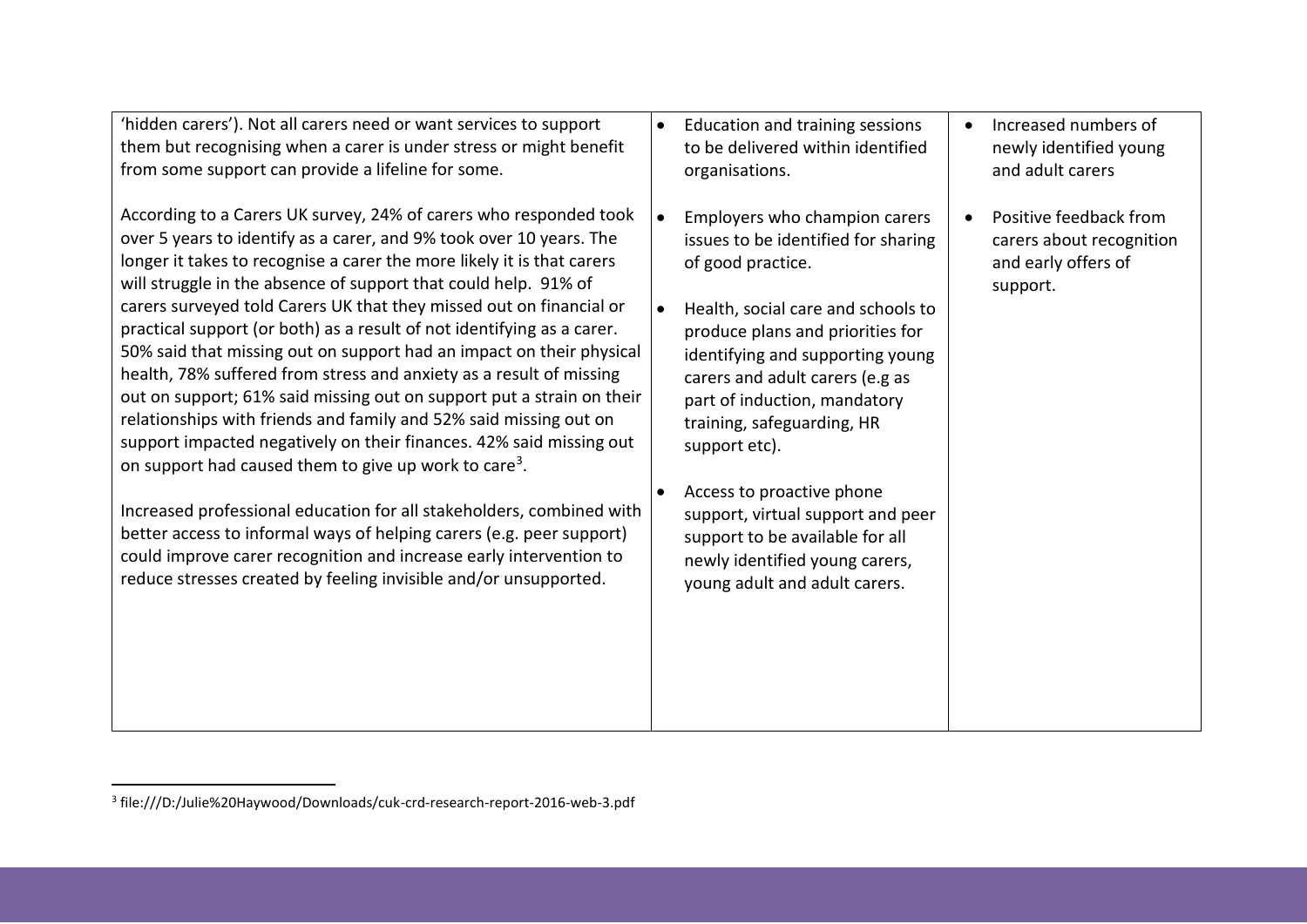| 5. | Better access to breaks and respite for young carers, young adult carers and adult carers (including parent carers), via easy processes                                                                                                                                                                                                                                                                                                                                                                                                                                                                                                                                                                                                                                                                                                                                                                                                                                                                                                                                                                                                                                                   |                                                                                                                                                                                                                                                                                   |                                                                                                                                                                                                                                               |  |
|----|-------------------------------------------------------------------------------------------------------------------------------------------------------------------------------------------------------------------------------------------------------------------------------------------------------------------------------------------------------------------------------------------------------------------------------------------------------------------------------------------------------------------------------------------------------------------------------------------------------------------------------------------------------------------------------------------------------------------------------------------------------------------------------------------------------------------------------------------------------------------------------------------------------------------------------------------------------------------------------------------------------------------------------------------------------------------------------------------------------------------------------------------------------------------------------------------|-----------------------------------------------------------------------------------------------------------------------------------------------------------------------------------------------------------------------------------------------------------------------------------|-----------------------------------------------------------------------------------------------------------------------------------------------------------------------------------------------------------------------------------------------|--|
|    | with reduced bureaucracy and a more flexible, person centred approach (e.g direct payments).                                                                                                                                                                                                                                                                                                                                                                                                                                                                                                                                                                                                                                                                                                                                                                                                                                                                                                                                                                                                                                                                                              |                                                                                                                                                                                                                                                                                   |                                                                                                                                                                                                                                               |  |
|    | What issue is this priority addressing?                                                                                                                                                                                                                                                                                                                                                                                                                                                                                                                                                                                                                                                                                                                                                                                                                                                                                                                                                                                                                                                                                                                                                   | How might this priority be<br>delivered?                                                                                                                                                                                                                                          | What are the<br>potential/possible measures<br>of success?                                                                                                                                                                                    |  |
|    | Feedback from carers in Warrington obtained in January 2021<br>highlights how many young carers, young adult carers and adult<br>carers (including parent carers) feel exhausted and in need of respite<br>or a break that can be tailored to support their individual<br>circumstances. For some carers the break or respite is required for<br>rest and recuperation with 'time off' from caring responsibilities,<br>sometimes overnight. For others the support is increased access to<br>face to face services, increased emotional support, practical help<br>etc. Choice and control over the support needed to obtain a break is<br>crucial as is easy access processes to put the break in place.<br>Personal budgets, direct payments, on-line assessments, access to<br>'better conversations' to mobilise support easily and a focus on<br>community led support are all approaches that can increase the<br>variety and availability of solutions for carers who need a break or<br>regular breaks from caring responsibilities.<br>Making access to a break, in whatever way is meaningful to the<br>carer, is important in ensuring that carers remain resilient and well. | Review of carers assessment<br>processes to be completed to<br>make accessing respite or a break<br>easier.<br>Review of direct payment<br>$\bullet$<br>processes to be completed to<br>make accessing a direct payment<br>easier.<br>More imaginative ways of taking<br>a break. | Year on year improvement<br>in the number of direct<br>payment recipients.<br>Positive feedback from<br>carers about breaks and<br>ease of access. Feedback<br>collected yearly in carers<br>survey or survey at yearly<br>Carers Conference. |  |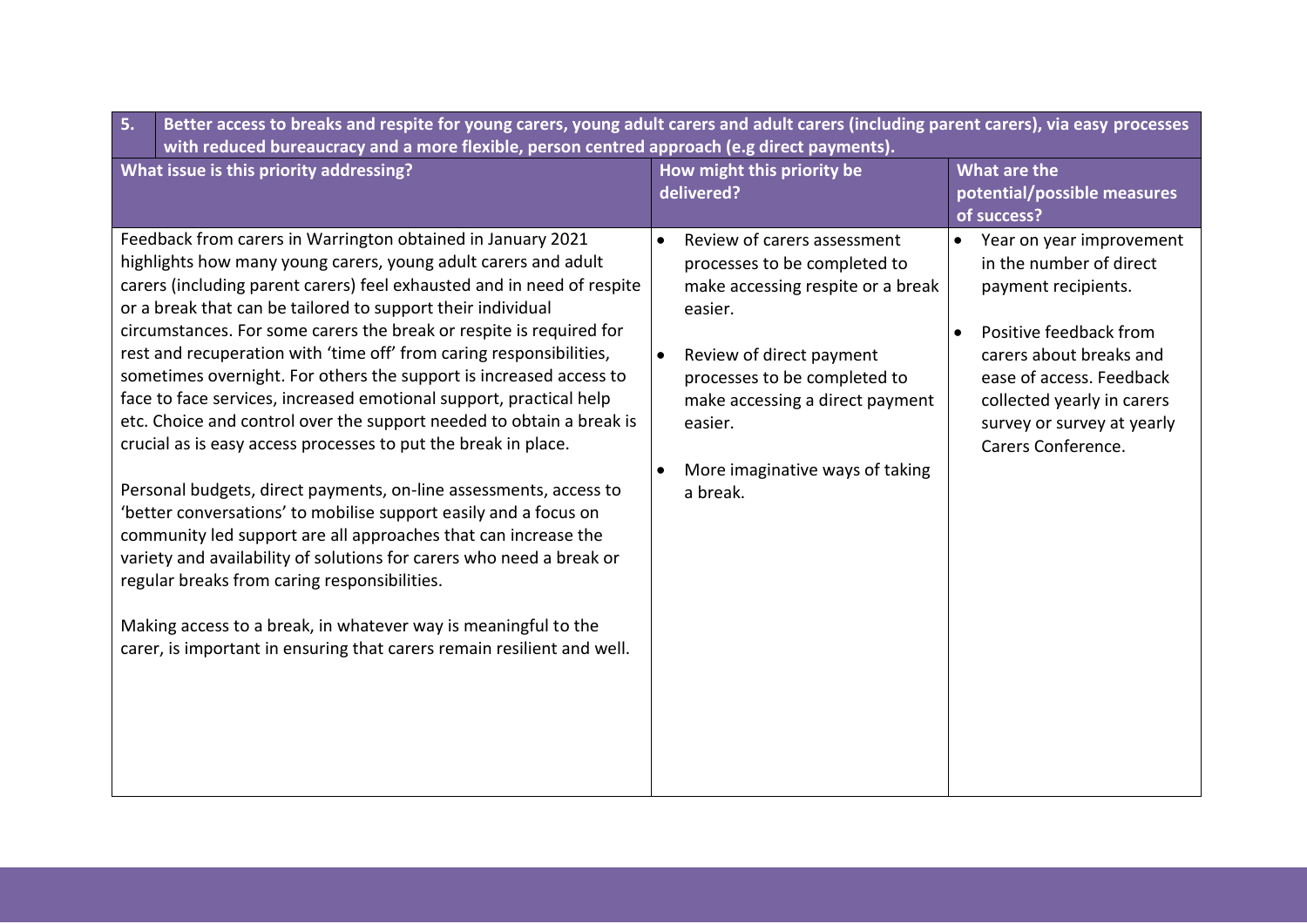| 6.<br>More campaigning and awareness raising across Warrington to increase respect and recognition for all young carers, young adult<br>and adult carers (including parent carers).                                                                                                                                                                                                                                                                                                                                                                                                                                                                                                                                                                                                                                                                                                                                                                                                                                                                                                                                                                                                                                                                           |                                                                                                                                                                                                                                                                                                        |                                                                                                                                                                      |
|---------------------------------------------------------------------------------------------------------------------------------------------------------------------------------------------------------------------------------------------------------------------------------------------------------------------------------------------------------------------------------------------------------------------------------------------------------------------------------------------------------------------------------------------------------------------------------------------------------------------------------------------------------------------------------------------------------------------------------------------------------------------------------------------------------------------------------------------------------------------------------------------------------------------------------------------------------------------------------------------------------------------------------------------------------------------------------------------------------------------------------------------------------------------------------------------------------------------------------------------------------------|--------------------------------------------------------------------------------------------------------------------------------------------------------------------------------------------------------------------------------------------------------------------------------------------------------|----------------------------------------------------------------------------------------------------------------------------------------------------------------------|
| What issue is this priority addressing?                                                                                                                                                                                                                                                                                                                                                                                                                                                                                                                                                                                                                                                                                                                                                                                                                                                                                                                                                                                                                                                                                                                                                                                                                       | How might this priority be<br>delivered?                                                                                                                                                                                                                                                               | What are the<br>potential/possible measures<br>of success?                                                                                                           |
| The term 'carer' is not well understood by the general population<br>with many people unaware of the distinction between relative and<br>carer or paid and unpaid caring. Young carers and young adult carers<br>can feel embarrassed that they are classed as Carers. There appears<br>to be a general attitude amongst their peers that they are 'uncool<br>and do not fit it', many young carers experience bullying. Carer<br>confidence and self-esteem is impacted by public perceptions and<br>stigma associated with the term 'carer' needs to be tackled such that<br>being a carer can be discussed openly and carers feel treated with<br>respect <sup>4</sup> .<br>The Warrington system needs to encourage the wider population to<br>be supportive of carers and for carers to be proud of themselves and<br>to feel respected and valued for the role they play.<br>Awareness raising, promotion of carers issues, proactive and<br>positive engagement with media and the creation of annual<br>conferences to provide the carer community with the opportunity to<br>come together and share information and experiences are all<br>important opportunities for increasing the level of understanding<br>and respect in the wider community. | Creation of a multi-agency<br>$\bullet$<br>communication plan endorsed<br>and overseen by the Carers<br>Partnership Board.<br>Creation of a multi-agency<br>$\bullet$<br><b>Communication Sub Group</b><br>working with representatives<br>from a range of media to deliver<br>the communication plan. | Regular and routine<br>$\bullet$<br>promotion of carers<br>information in the media.<br>Annual conferences for all<br>young carers, young adult<br>and adult carers. |

 $\overline{\phantom{a}}$ 

<sup>4</sup> https://parentsandcarersatwork.com/breaking-down-carer-stigma-how-to-recognise-and-support-carers-this-national-carers-week/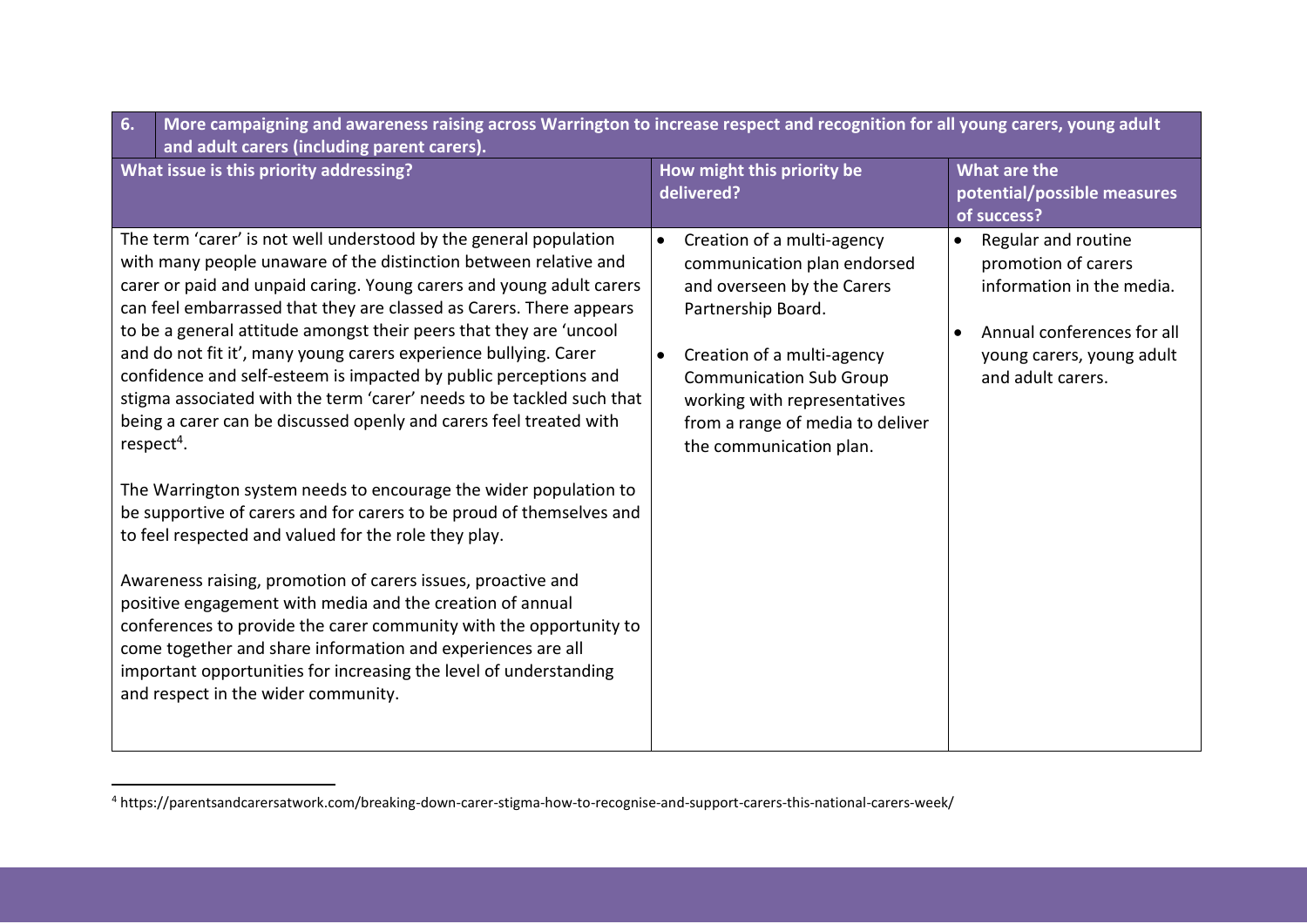| Better collection of data about young carers, young adult and adult carers (including parent carers), that is up to date and is aligned<br>7.<br>between the Council and other agencies so that key partner agencies know 'who's a carer' and carers don't have to repeat<br>information unless necessary.                                                                                                                                                                                                                                |                                                                                                                                                                                                                                                                                                                                                                                                                                                                                           |                                                                                                                                                                |
|-------------------------------------------------------------------------------------------------------------------------------------------------------------------------------------------------------------------------------------------------------------------------------------------------------------------------------------------------------------------------------------------------------------------------------------------------------------------------------------------------------------------------------------------|-------------------------------------------------------------------------------------------------------------------------------------------------------------------------------------------------------------------------------------------------------------------------------------------------------------------------------------------------------------------------------------------------------------------------------------------------------------------------------------------|----------------------------------------------------------------------------------------------------------------------------------------------------------------|
| What issue is this priority addressing?                                                                                                                                                                                                                                                                                                                                                                                                                                                                                                   | How might this priority be<br>delivered?                                                                                                                                                                                                                                                                                                                                                                                                                                                  | What are the<br>potential/possible measures<br>of success?                                                                                                     |
| Feedback from carers in Warrington obtained in January 2021<br>highlights that some carers feel over-burdened by needing to<br>repeatedly explain their circumstances to multiple agencies. Carers<br>described having to keep 're-applying' as a carer despite information<br>relating to their caring responsibilities being help by a health or<br>social care agency.<br>The Warrington system could improve information collection and<br>information sharing to prevent carers from having to unnecessarily<br>provide information. | Information on Early Help and<br>Team Around the Family<br>documentation to be<br>standardised so that the<br>identification of young carers<br>working with anyone in the Local<br>Authority is shared at all levels.<br>Improvement work to ensure<br>$\bullet$<br>accurate information on adult<br>carers is captured on Mosaic to<br>be completed.<br>Data sharing agreements to be<br>put in place to enable carers<br>information to be shared across<br>agencies, with permission. | Improved recording of<br>$\bullet$<br>support provided to carers.<br>Positive feedback from<br>$\bullet$<br>carers about<br>communication between<br>agencies. |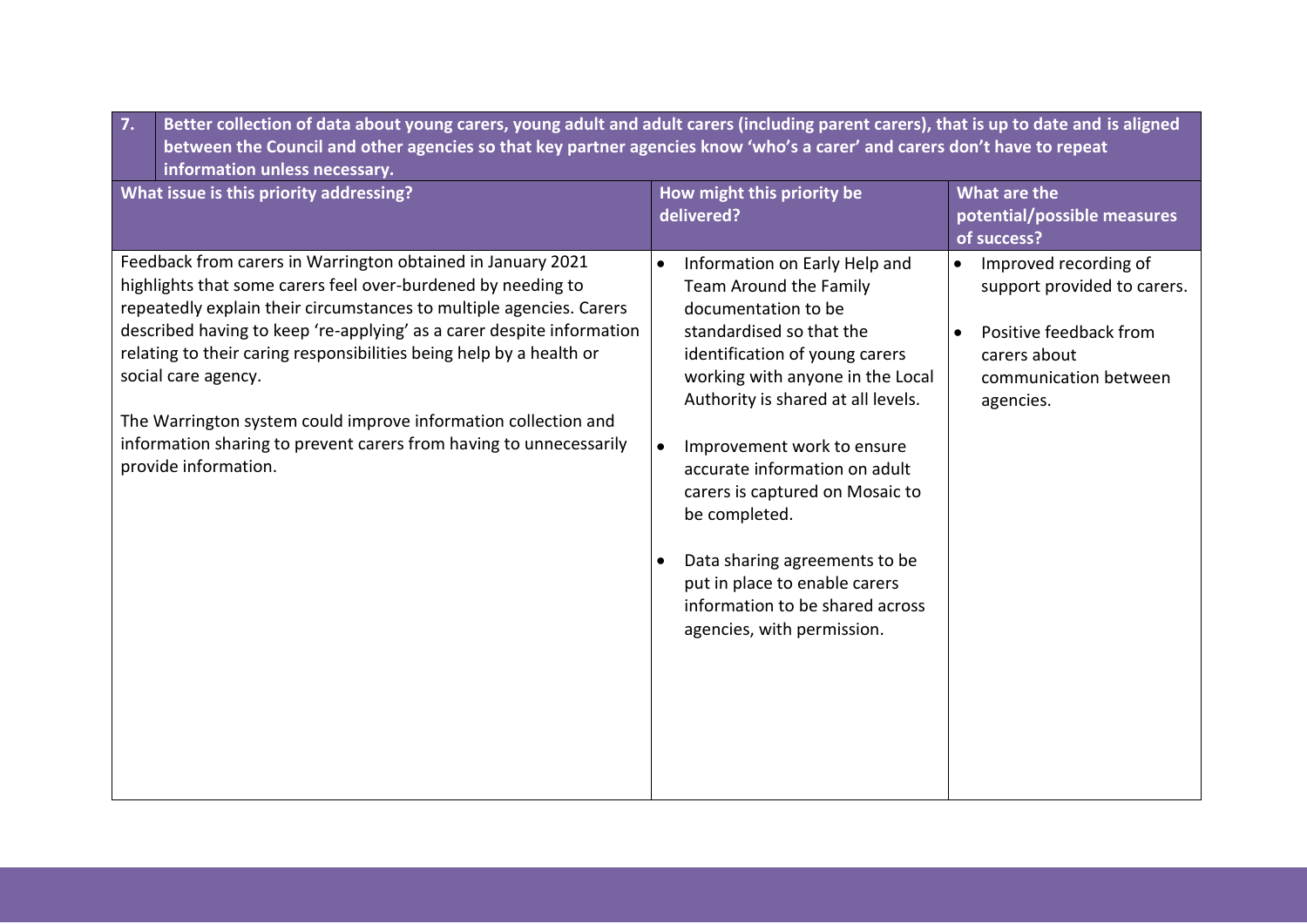| 8.<br>Improved awareness and earlier intervention to help identify and reduce the risk of harm in caring situations.                                                                                                                                                                                                                                                                                                                                                                                                                                                                                                                                                                                                                                                                                                                                                                                                                                       |                                                                                                                                                                 |                                                                                                                                                                                                      |
|------------------------------------------------------------------------------------------------------------------------------------------------------------------------------------------------------------------------------------------------------------------------------------------------------------------------------------------------------------------------------------------------------------------------------------------------------------------------------------------------------------------------------------------------------------------------------------------------------------------------------------------------------------------------------------------------------------------------------------------------------------------------------------------------------------------------------------------------------------------------------------------------------------------------------------------------------------|-----------------------------------------------------------------------------------------------------------------------------------------------------------------|------------------------------------------------------------------------------------------------------------------------------------------------------------------------------------------------------|
| What issue is this priority addressing?                                                                                                                                                                                                                                                                                                                                                                                                                                                                                                                                                                                                                                                                                                                                                                                                                                                                                                                    | How might this priority be<br>delivered?                                                                                                                        | What are the<br>potential/possible measures<br>of success?                                                                                                                                           |
| National and local research highlights that harm can and does occur<br>in caring situations and it can be a very difficult area for carers to<br>raise as it is one that can be associated with fear, shame and other<br>difficult emotions. Not all carers plan to be carers and some<br>experience feelings of being overwhelmed by caring responsibilities.<br>Safeguarding is everybody's business and applies no less to<br>protecting carers than anyone else.<br>Noting the increased difficulties experienced by carers during covid<br>the Warrington system needs to strengthen efforts to promote<br>awareness of early warning signs to prevent carers from<br>experiencing harm (and to also identify any potential risks to the<br>cared for person). More information should be provided across<br>agencies reminding professionals of the importance of supporting<br>carers to access timely and effective support should harm be a risk. | Agencies receiving information<br>$\bullet$<br>and awareness raising guidance<br>about identifying carers and<br>assessing needs to support harm<br>prevention. | Assurance activity to be<br>undertaken by Warrington<br>Safeguarding Adults Board.<br>Carers reporting more<br>awareness of knowing what<br>safeguarding issues are and<br>knowing how to seek help. |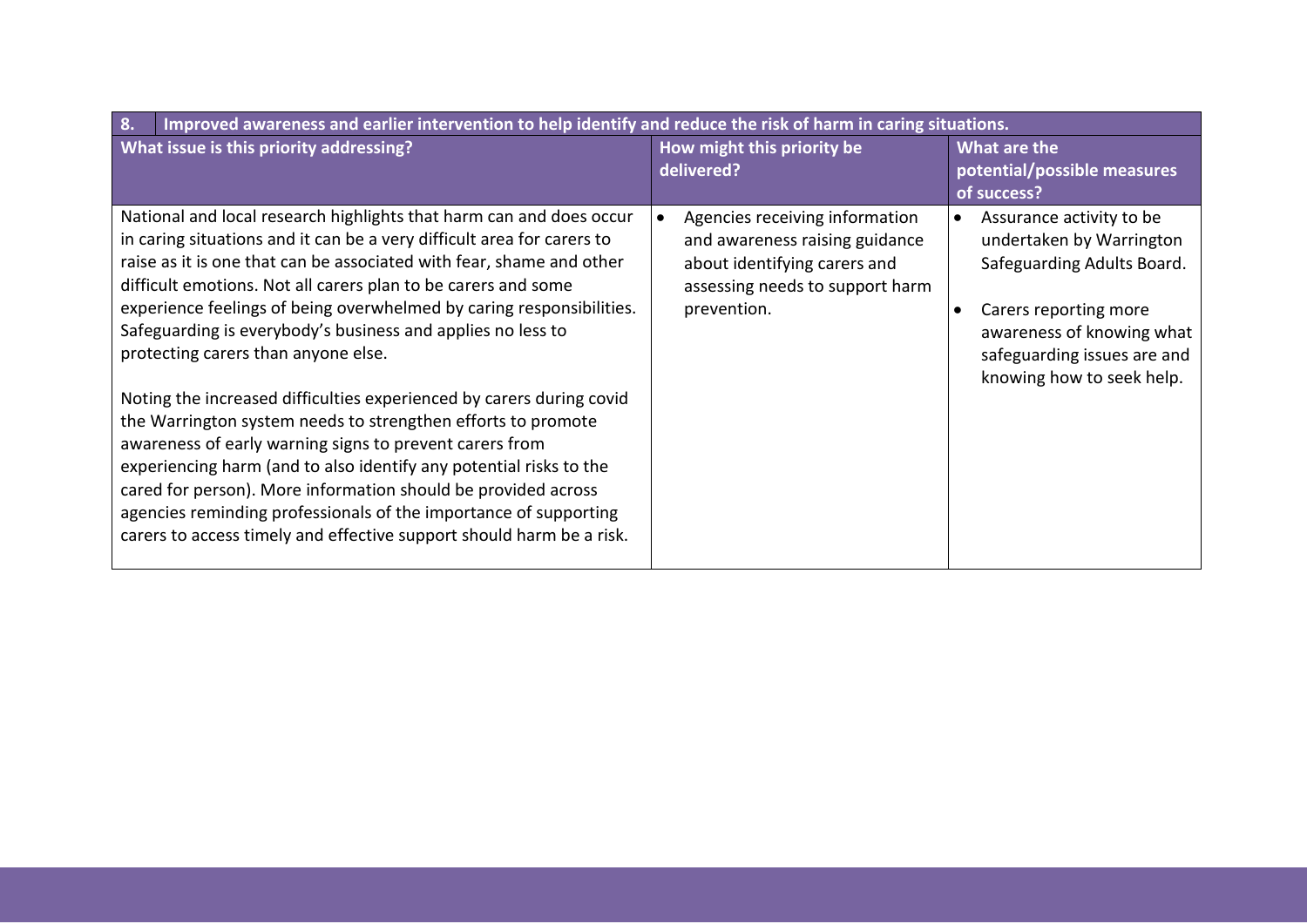## **What have we already achieved**

### **Young Carers**

The Wired Carers Service supports 364 Young Carers and 190 Young Adult Carers in Warrington. Support offered includes 1 to 1 emotional support, signposting, referrals onto other appropriate services and advocacy. Wired has good links with schools and universities in the North West ensuring that they are informed of young carers and young adult carers rights including YAC university funding, financial advice and pastoral care. In addition, Wired supports placement opportunities with other partners e.g. The Princes Trust.

In January 2021, Wired Carers hosted a Webinar aimed at Young Adult Carers entitled "Your Life Matters" with guest speakers from partner organisation including Warrington Voluntary Action, Warrington Wellbeing, The University of Chester, The Prince's Trust and Life - Careers for Young People in Warrington. The presentations were interesting, informative and inspirational.

One Young Adult Carer aged 21 who struggled with school due to his severe anxiety, lack of confidence and caring needs, has worked with closely with Wired who introduced him to a programme funded by New Leaf and delivered by Warrington Youth Club. With continued support from Wired and Warrington Youth Club, the Young Adult Carer took a huge leap of faith and registered with the Princes Trust. He took part in a 16-week programme. They were so impressed that he was asked to stay on as a volunteer. He is now in training, awaiting a paid position. This Young Adult Carer was a key speaker on behalf of the Princes Trust at our Webinar.

The Young Carers Team have continued to support Young carers on a 1 to 1 basis and via innovative ideas to proactively engage and support our Young Carers during COVID e.g. online live art, guitar and craft session via text, phone or face to face Zoom calls. The Young Carers Team have continued to advocate and adapt the meetings due to the pandemic e.g. via the phone - conference calls, Skype and Teams.

Wired Carers Service is always looking for fresh ideas to raise the profile of Young Carers to ensure that they are recognised and included in the national agenda.

Wired Young Carers Team currently work with multiple agencies – locally and nationally.

In 2019 Wired Young Carers presented an exhibition at The Gateway in Warrington. The exhibition was then transferred to Priestly College and Chester University, Warrington Campus where it was display for a further 3 weeks.

Following a successful bid to become an Associate of the Tate Gallery in Liverpool, the team worked hard with the young carers to produce a wonderful exhibition as part of the Tate Exchange Programme based on the word "Power". Paintings, artwork,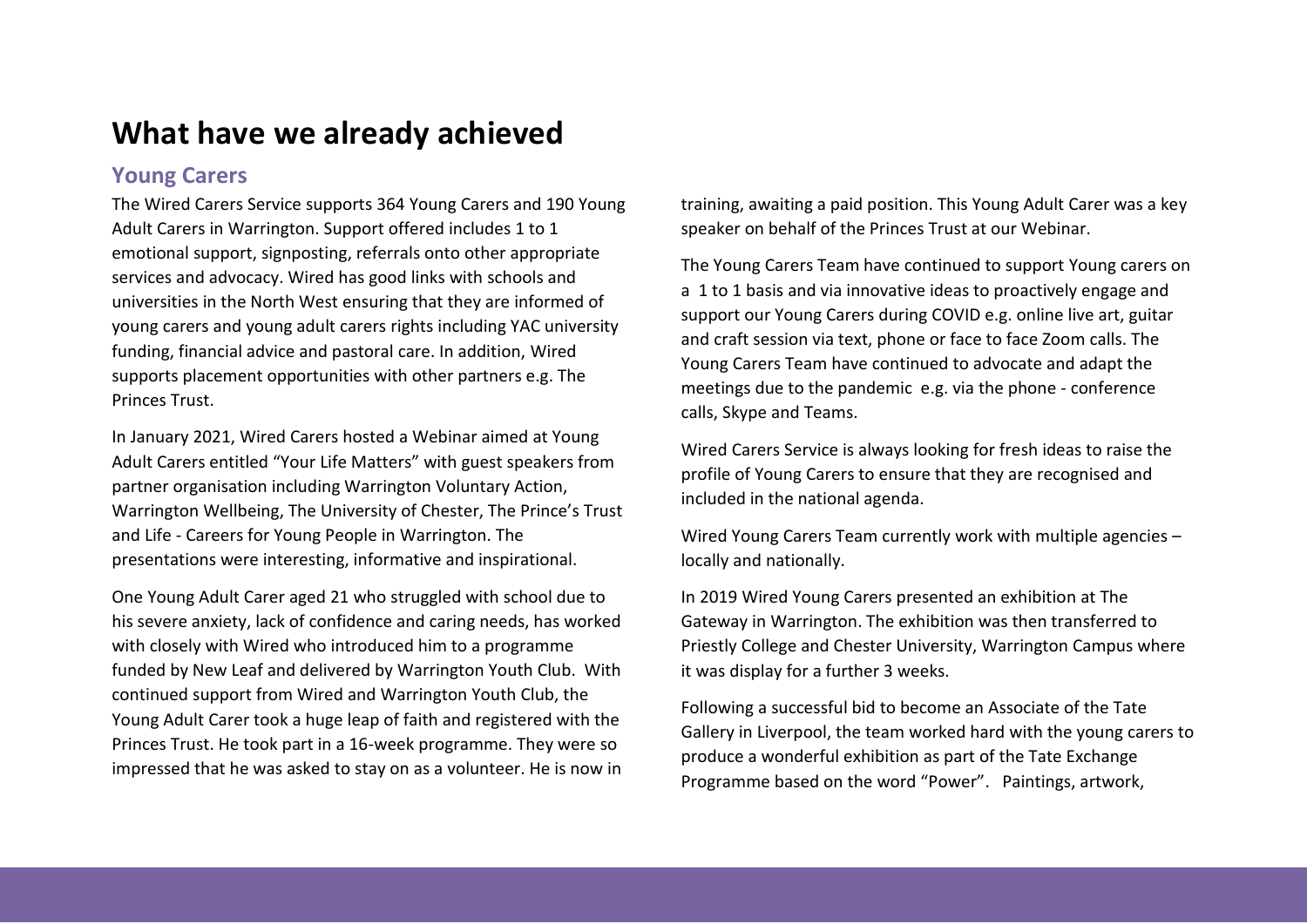poems, lived experiences, photography and a contemporary dance piece were displayed with pride of place on the first floor of the TATE gallery, Liverpool. Throughout the week, we welcomed over 3,000 visitors from all over the world! Feedback was fantastic.

Wired worked in partnership with Warrington Voluntary Action and Ludovico Productions to produce a short filmed entitled "What Not to Say to a Young Carer". We asked Young Carers about their daily challenges and frustrations, which resulted in a raw and unflinching account of what their lives, are really like.

We opened the exhibition with a spectacular launch where we raised awareness of National Young Carers Awareness day. Wired Young Carers performed poems and music to over 100 special guests. Over 3,000 visitors attended the exhibition. Two Young Carers were invited to speak on Radio Merseyside.

As Associates of the Tate Gallery, Wired have attended Associates network meetings in order to meet, communicate and work with other national and international organisations in order to promote Young Carers and work in partnership.

Wired Carers Centre organise weekly Thursday evening sessions for Young and Young Adult Carers to meet with their peers and have the opportunity to take part in guitar, art, craft, karaoke, singing, Emergency First Aid and chat and chill sessions. This is time for young people to make friends and relax. The centre also organises free trips and activities during the holidays. We have facilitated trips to Chester Zoo, Manchester Activity Centre, Safety Central in Lymm and attended a disco at the Pyramids in Warrington, Wizzard

Canal Boat. Culture Warrington have donated free theatre tickets every January for the whole family. Young Carers have been invited to various free events by other partners including an invite from the Mayor of Warrington to a Christmas Dinner and on another occasion afternoon tea when Young Carers received awards for the amazing work that they do.

Wired Young Carers received funding of £10,000 to support Young and Young Adult Carers with IT equipment. There is also funding for the Young Carer Welfare Fund in order to support Young Carer families to buy school uniform, bus passes, lunch boxes etc. in September. Another funder donated £600, which has been used for two electronic notebooks for a Young Carer and a local School. The BT Call Centre have chosen Wired Young Carers as their chosen charity for the next 12 months. They funded £300 of Amazon vouchers for families at Crisis. Warrington Youth Club deliver 21 food parcels to families at crisis.

Fiona Jenkins is a member of the BA & MA Social Work Programme 'People with Lived Experience' Steering Group based at Chester University (Warrington Campus). Wired Carers Service have received funding of £600 to take part in an exhibition to be held on the Chester University Warrington Campus Site entitled "What does social care mean to me?". Carers had the opportunity to engage in the exhibition through the medium of letters, poetry, artwork, and lived experience etc., to ensure their voices are heard. Each participant receive an Amazon voucher. Twenty participants took part in this project, which will later be exhibited at Chester University.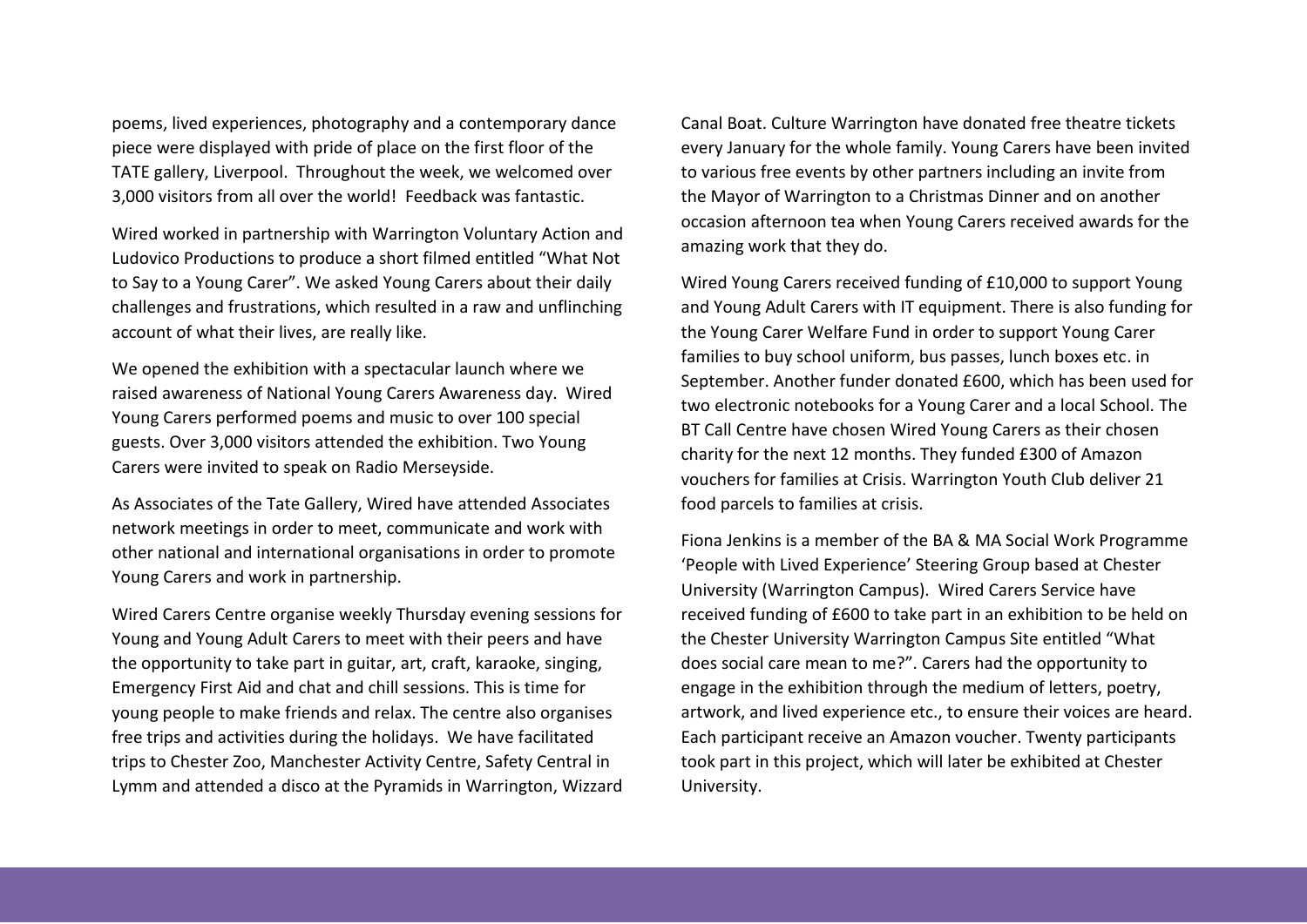Fiona Jenkins – Service Manager is invited to speak at the International Young Carers Conference in Brussels together with Dr Valerie Gant, Senior Lecturer in Social Work at Chester University in May 2021. The Swedish Parliament and other national and international dignitaries will be attending this event. During

### **Warrington Adult Carers**

#### **Out of hours**

We offer out of hours services to working carers, parent carers and other adult carers who find it difficult to use the phone during business or school holiday hours.

#### **Drop ins**

We have a monthly evening drop in for working carers and carers who cannot attend our day time drop ins. We have a monthly drop in for Carers of people with dementia. This group welcomes and mentors each other.

#### **Carers Celebration Day**

During Carers week, we hold a Carers Celebration day to recognise the value and voice of Warrington Carers. The event is an opportunity to show Carers in Warrington how much they contribute, not just to the person they care for but to the social health of Warrington. Senior social service officers and elected members attend the celebration day to allow them to see, meet and acknowledge the role that Carers play in Warrington.

National Young Carers Action Day, Wired shared an online, assembly raising the awareness of Young Carers via Teams. Wired also shared a tool kit with Schools regarding the importance of identifying Carers when completing the National Census

#### **Advice Information and Awareness raising**

We deliver regular awareness raising in Warrington to carers to ensure that they are aware of any national and regional initiatives that can affect them and the person they care for. We have delivered training in the Mental Capacity Act, the Care Act, Lasting Power of Attorney and Becoming a Appointee and the impact this legislation has on the life of Carers.

#### **GP and identifying new carers**

Wired Adult Carers is working with GP's to identify carers in the GP's area. We make sure that all GP surgeries have up to date materials. We regularly (weekly) make sure that we contribute to the GP newsletter.

#### **Hospitals**

All the relevant wards have our posters and we attend staff meetings to make sure that staff are aware of our services. We have a monthly Carers' café at the Hospital for new and existing carers, including staff.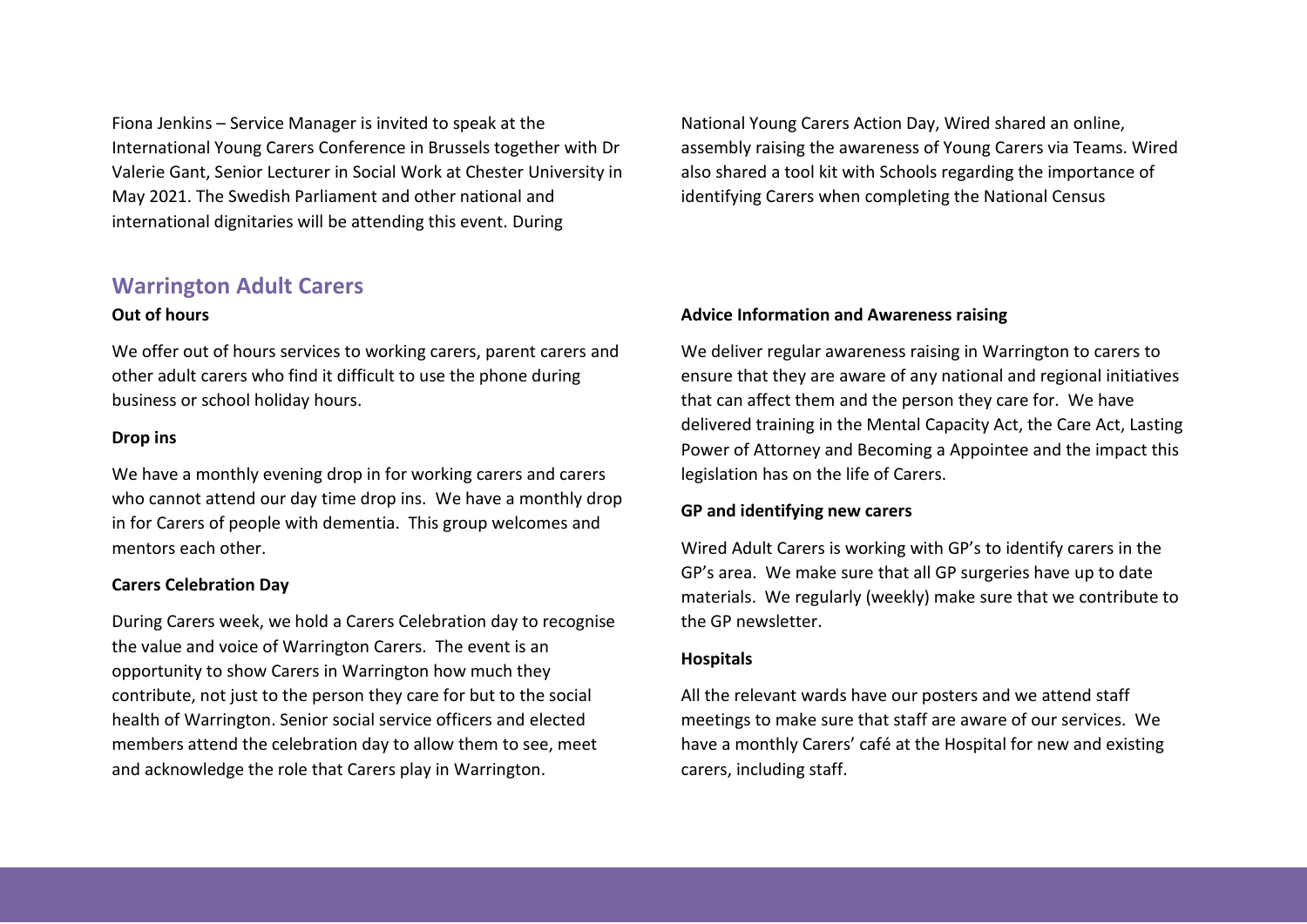All of the services above, during the COVID lockdown, have been replaced virtually. We have made sure that Carers have the skills to download the appropriate app to ensure that they can still access the Wired Carers Service Warrington

Ourr quarterly newsletters cover vital information for carers, including COVID vaccination details, links to services and support groups and reminds carers that all staff are here to ensure carers feel less isolated. Throughout the pandemic, Wired continued to run services for all carers to ensure they felt supported including advice and information. They have over 3,000 carers registered with them. Examples of support groups include -

- $\bullet$  The Tea break @ 10am session which includes external speakers.
- Dementia carers support group: 10am—12pm, second Thursday of the month. Peer support to learn about coping strategies, focussing on techniques that have been found to work and draw on the experience of members of the group. A relaxed and positive atmosphere, seeking to help people live well with dementia, be they a person who is experiencing it or those who love them.
- Evening support Group: The Evening Support Group is a space to support unpaid carers to take some 'me time'. It provides the opportunity to chat, get support and even have a laugh with other carers from the comfort of wherever you are.
- The Evening Support group is perfect for you if:
- You are feeling lonely or isolated
- You feel no one understands your situation
- You want to move yourself up on your list of priorities
- You want to hear how others cope with caring

### **Warrington Disability Partnership**

The 28 services provided by Warrington Disability Partnership (WDP) have continued to have a positive, direct and indirect, impact on the lives of carers by providing choice, opportunities and increasing independence. The delivery of 'Matrix Accredited' quality information, advice and guidance on equipment, transport, days out and leisure activities ensured a wide range of experiences could be enjoyed. Many individuals who are Direct Payments recipients are carers and payroll users and have been supported in their role as employers. During the pandemic we have supported carers by providing Personal Protective Equipment to their homes.

In response to our 'Friends and Family' feedback one carer said 'without the support of WDP over the past 12 months I don't know who I would have turned to for support.'

**We are proud of the services provided for young carers, young adult carers, adult carers and parent carers in Warrington and we hope to develop them further over the lifetime of this strategy.**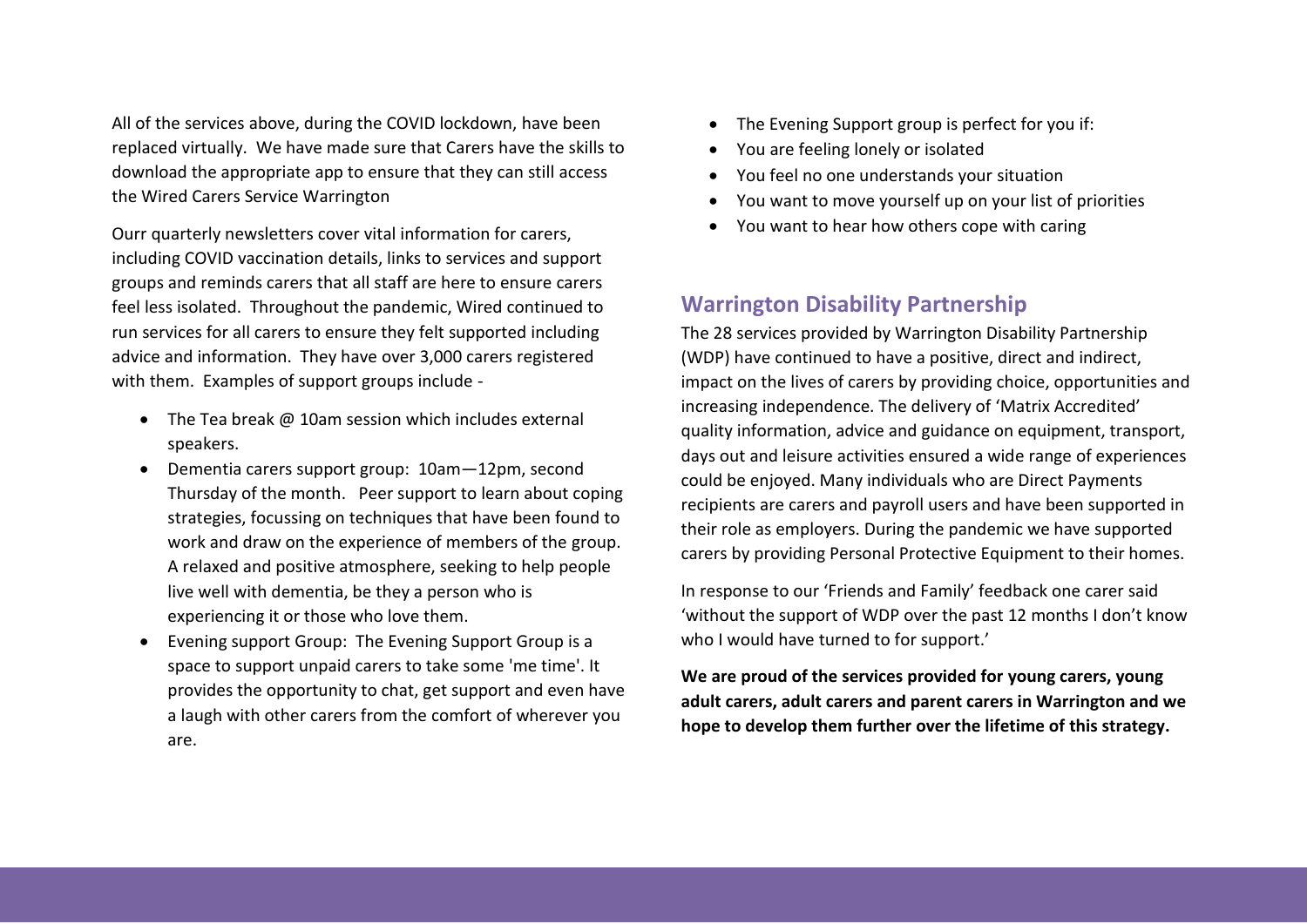## **Our safeguarding commitment**

Safeguarding means protecting people's right to live in safety, free from abuse and neglect, and promoting their health, wellbeing and human rights. The 2014 Care Act sets out clear responsibilities for organisations with a leading role for councils, the Police and NHS in overseeing local arrangements.

We try to make sure that adults with care and support needs are at the centre of any plans to support them, and where they are at risk of abuse or neglect, taking action before harm occurs and working with them to develop a protection plan. Carers are important partners in safeguarding because of the vital and every day role they have in supporting adults with care needs.

They are often best placed to help protect against abuse, their unique knowledge about their loved one can help ensure that risks are managed in a proportionate, positive and personalised way and maximise wellbeing.

The Care Act recognises situations where carers may:

 experience intentional or unintentional harm from the adult they are trying to support (or from professionals and organisations they are in contact with)

- unintentionally or intentionally harm or neglect the adult they support on their own or with others
- Suspect or witness abuse or neglect of the adult

When carers do speak up about concerns it is important that they are listened to. When it is necessary a safeguarding enquiry will be undertaken to try to resolve concerns. All professionals should recognise the complex dynamics of a caring relationship and be aware of the pressure that carers may be under. This is why the carer's assessment is so important and key to identifying and addressing the issues and improving quality of life, reducing the risk both to carers and to the person they care for.

If a carer experiences intentional or unintentional harm from the person they are supporting, or if they unintentionally or intentionally harm or neglect the adult they support, help should be sought. Professionals should view any such situations sensitively and proportionately. By responding early, this may prevent the situation deteriorating or breaking down. Information and advice about conditions and behaviours can often help.

The local authority should arrange any necessary provision of information or support that can help minimise stress and the risk of abuse or neglect.